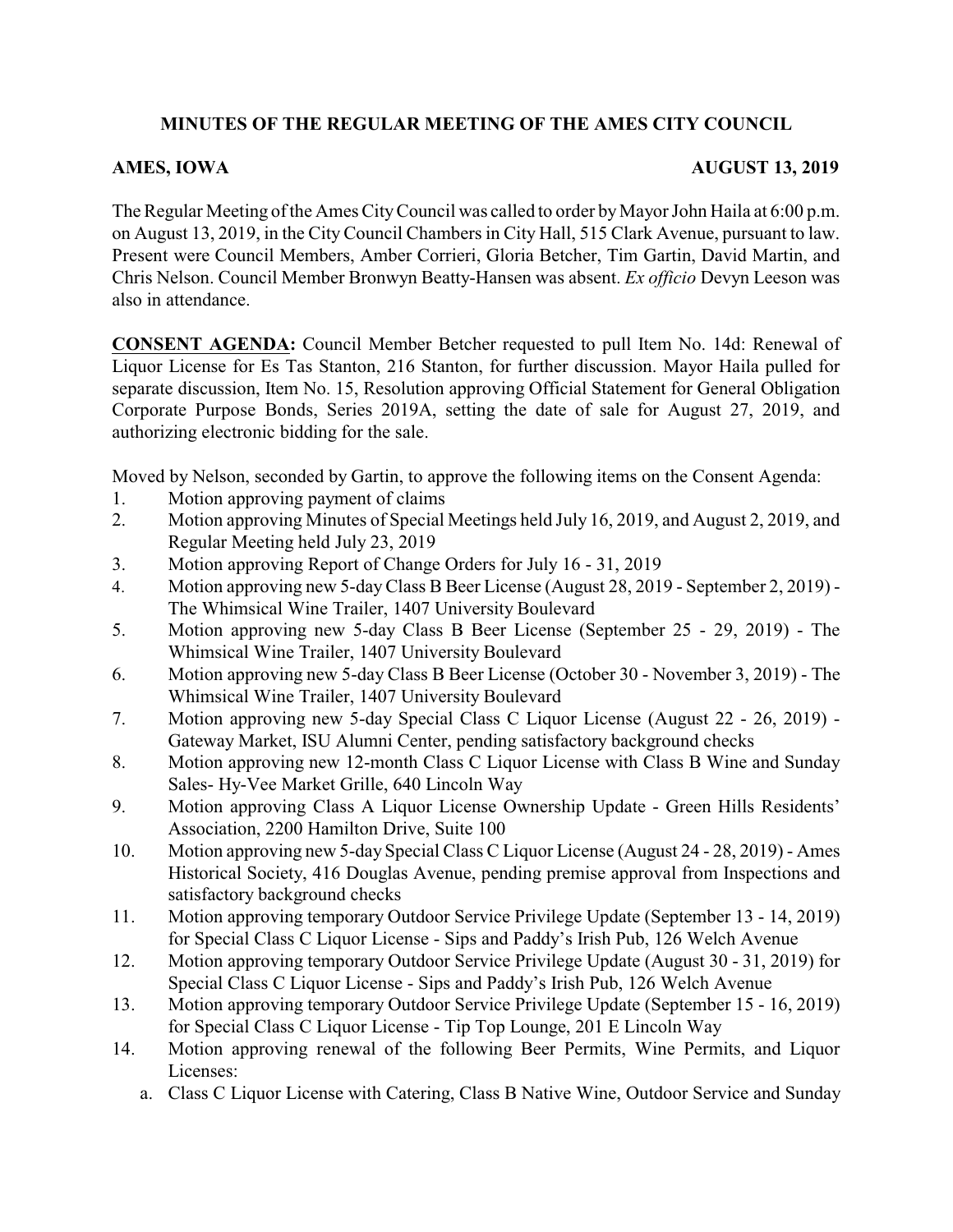Sales - The Mucky Duck Pub, 3100 S. Duff Avenue

- b. Class E Liquor License with Class B Wine, Class C Beer and Sunday Sales Kum & Go  $#$ 1215, 4506 Lincoln Way
- c. Class C Liquor License with Sunday Sales El Azteca, 1520 S. Dayton Avenue
- d. Class B Beer with Sunday Sales Flame-N-Skewer, 2801 Grand Avenue, Ste. 1125
- e. Class C Beer Permit with Class B Wine and Sunday Sales Hy-Vee Gas #5013, 4018 West Lincoln Way
- f. Class C Liquor License with Sunday Sales Inside Golf, 2801 Grand Avenue, #1075
- g. Class C Liquor License with Catering, Outdoor Service and SundaySales Iowa State Center - CY Stephens, CY Stephens- Iowa State University
- h. Class C Liquor License with Catering, Outdoor Service and Sunday Sales Iowa State Center – Fisher, Fisher Theatre- Iowa State University
- i. Class C Liquor License with Sunday Sales -JJC Ames 1 LLC, 2420 Lincoln Way, Suite 103
- 15. RESOLUTION NO. 19-390 approving Agreement with Iowa Department of Transportation for MPO/STBG-TAP grant funding for 2018/19 Shared Use Path System Expansion - Trail Connection south of Lincoln Way (Beedle Drive to Intermodal Facility)
- 16. RESOLUTION NO. 19-391 approving Certificate of Consistency with City's 2014-19 CDBG Consolidated Plan on behalf of the Emergency Residence Project
- 17. RESOLUTION NO. 19-392 waiving Purchasing Policies and awarding a single-source contract with Donna Gilligan, Nevada, Iowa, in an amount not to exceed \$70,900 for FY 2019/20 for organizational development consulting services
- 18. Edward Byrne Memorial Justice Assistance Grant:
	- a. RESOLUTION NO. 19-393 authorizing staff to apply for Grant
	- b. RESOLUTION NO. 19-394 approving Memorandum of Understanding with Story County
	- c. Motion authorizing Mayor to sign certification indicating that the City will abide by the Grant terms and conditions
- 19. RESOLUTION NO. 19-395 approving Memorandum of Agreement and Agency Access Agreement with Story City Police Department allowing access to Multi-Agency Public Safety Network
- 20. Requests from Ames Historical Society for "Uncorked" Exhibit Grand Opening on August 24:
	- a. RESOLUTION NO. 19-396 approving closure of four metered parking spaces in the 100 Block of 5<sup>th</sup> Street
	- b. RESOLUTION NO. 19-397 approving request for a waiver of fee for metered parking spaces
	- c. Motion approving Blanket Temporary Obstruction Permit
	- d. Motion approving Blanket Vending License
	- e. RESOLUTION NO. 19-398 approving request for a waiver of the fee for Vending License
	- f. RESOLUTION NO. 19-399 authorizing use of City-owned electrical outlets and approving a waiver of the fee for the cost of electricity used
- 21. Requests from American Campus Communities for Campustown Fest on August 29:
	- a. Motion approving Blanket Temporary Obstruction Permit
	- b. RESOLUTION NO. 19-400 approving closure of Stanton Avenue from Chamberlain Street to driveway 230 feet south of the intersection
	- c. RESOLUTION NO. 19-401 approving closure of five metered parking spaces in the 200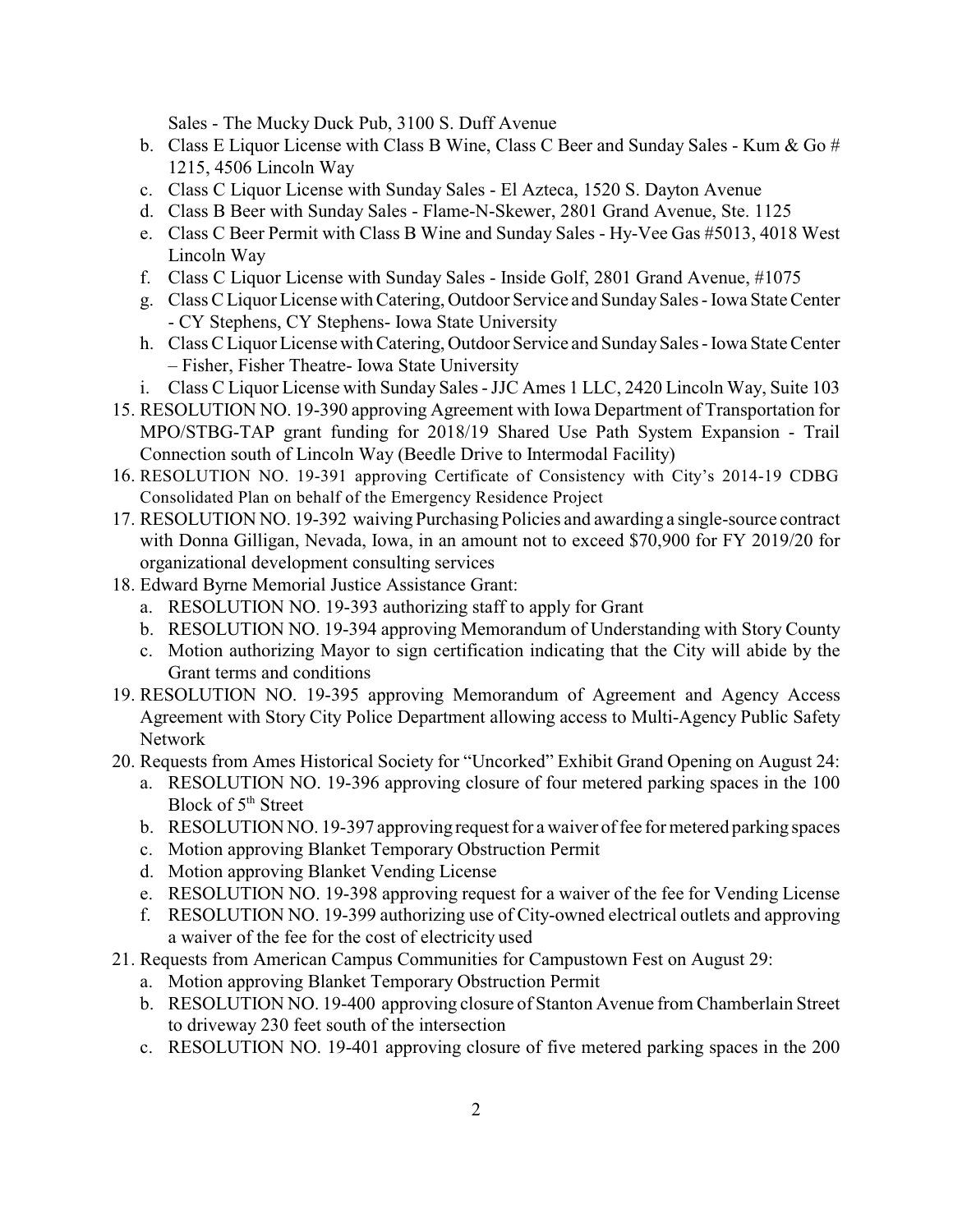block of Stanton

- 22. RESOLUTION NO. 19-402 awarding contract to Star Equipment of Ames, Iowa, for a combination unit for the Public Works Department in the amount of \$77,950 with applied credit of \$10,800 for rental charges, making the net purchasing price of \$67,150
- 23. RESOLUTION NO. 19-403 approving preliminary plans and specifications for 2018/19 Traffic Signal Program (U. S. Hwy. 30 Westbound Off-Ramp and South Dakota Avenue) setting September 4, 2019, as bid due date and September 10, 2019, as date of public hearing
- 24. RESOLUTION NO. 19-404 approving preliminaryplans and specifications for 2019/20 Sanitary Sewer Rehabilitation (Munn Woods); setting September 18, 2019, as bid due date and September 24, 2019, as date of public hearing
- 25. RESOLUTION NO. 19-405 approving preliminaryplans and specifications for 2018/19 Sanitary Sewer Rehabilitation (Siphon); setting September 18, 2019, as bid due date and September 24, 2019, as date of public hearing
- 26. RESOLUTION NO. 19-406 approving contract and bond for Non-Asbestos Insulation and Related Services & Supplies
- 27. RESOLUTION NO. 19-407 approving Contract Change Order No. 1 with GE Steam Power, Inc., of Windsor, Connecticut, for ash grate parts needed for Unit 7 Boiler project in the amount of \$5,011.02 inclusive of sales tax
- 28. Water Treatment Plant Lime Sludge Disposal Operation:
	- a. RESOLUTION NO. 19-408 approving Change Order No. 1 to FY 2018/19 contract with Wulfekuhle Injection & Pumping, Inc., the deduct amount of \$128,793.30
	- b. RESOLUTION NO. 19-409 accepting completion of FY 2018/19 contract with Wulfekuhle Injection and Pumping, Inc., in the final adjusted amount of \$253,106.70 and releasing retainage
	- c. RESOLUTION NO. 19-410 authorizing carry-over of unspent funds in the amount of \$128,793.30 from 2018/19 Operating Budget to FY 2019/20
	- d. RESOLUTION NO. 19-411 awarding contract to Wulfekuhle Injection and Pumping, Inc., of New Vienna, Iowa, for Year Two (FY 2019/20) in the amount of \$510,693.30
- 29. RESOLUTION NO. 19-412 approving Change Order to Professional Services Agreement with Strand Associates, Inc., to add bidding and construction phase services for Water Pollution Control Facility Methane Engine Generator Replacement Project in an amount not to exceed \$89,200
- 30. RESOLUTION NO. 19-413 accepting partial completion of public improvements and reducing security for Quarry Estates, 2<sup>nd</sup> Addition
- 31. 2016/17 Storm Water Erosion Control Program (S. Skunk River Carr Park to Homewood Golf Course) Contract B:
	- a. RESOLUTION NO. 19-414 approving Change Order No. 1with GreenTech of Iowa, LLC., of Grimes, Iowa
	- b. RESOLUTION NO. 19-415 accepting completion of project in the amount of \$57,381
- 32. Underground Trenching Services: FY 2014/15 through FY 2018/19:
	- a. RESOLUTION NO. 19-416 accepting completion of primarycontract with Ames Trenching & Excavating, Inc., of Ames, Iowa, in the total amount of \$669,729.19
	- b. RESOLUTION NO. 19-417 accepting completion of secondary contract with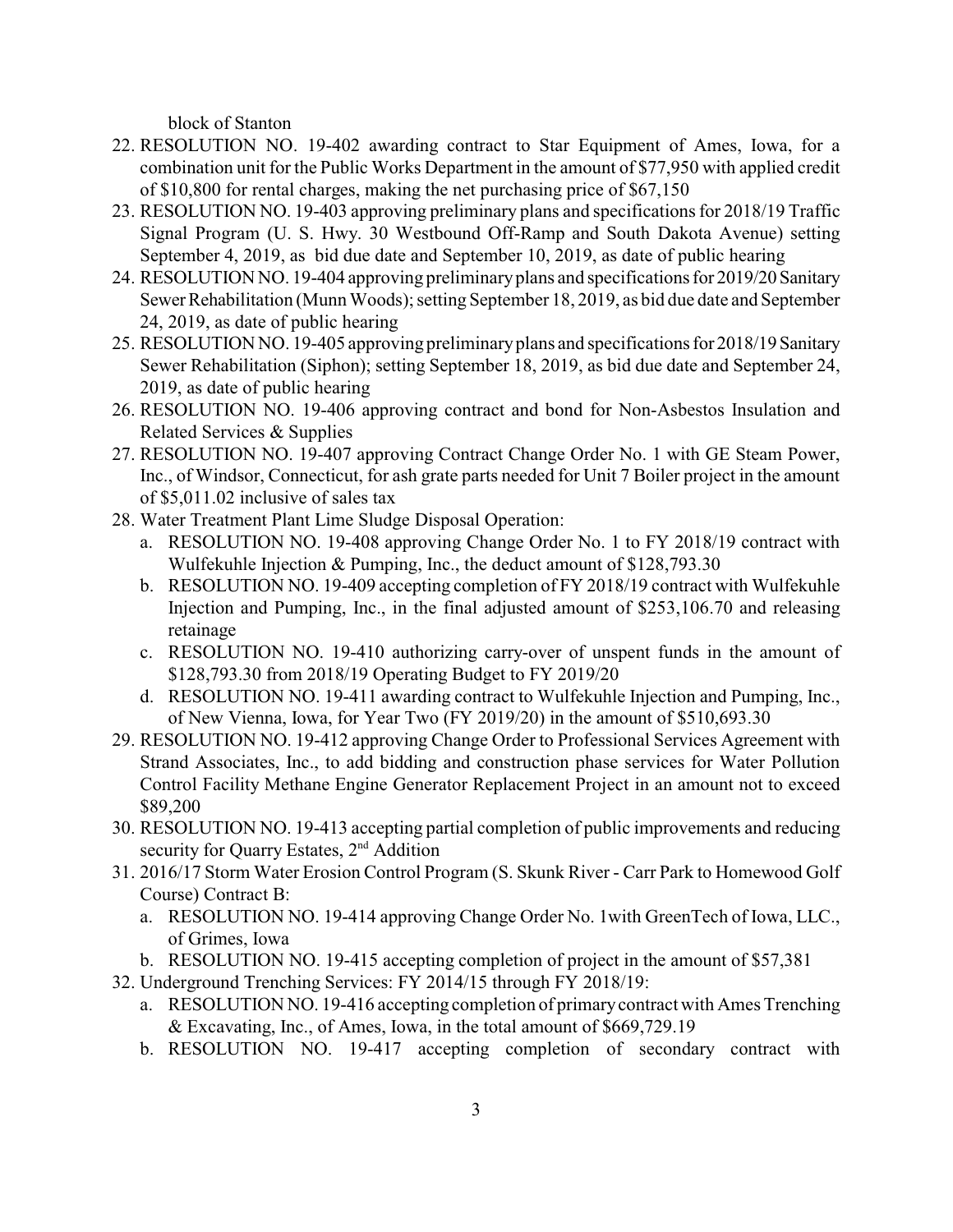Communication Data Link, LLC, of Grimes, Iowa, in the total amount of \$243,017.30 Roll Call Vote: 5-0. Resolutions/Motions declared adopted/approved unanimously, signed by the Mayor, and hereby made a portion of these Minutes.

**RENEWAL OF LIQUOR LICENSE FOR ES TAS STATION, 216 STANTON:** Council Member Betcher explained that she had pulled this item because, in the past when discussing liquor licenses, the Council had issued six-month licenses instead of for a full year. She mentioned that Es Tas did not have any issues, but she was wondering how to get Es Tas employees to go to training when they haven't been to one in a year and a half. Police Chief Cychosz explained that the Police Department had communicated to Es Tas the expectations regarding attendance when going over the review process. He noted that since this item was pulled for discussion, it gives the Police Department another mechanism to use to point out to Es Tas the vulnerability of its liquor license if there are violations in combination with lack of attendance.

Moved by Betcher, seconded by Nelson, to approve the Liquor License with Sunday Sales for Es Tas Stanton, 216 Stanton.

Vote on Motion: 5-0. Motion declared carried unanimously.

**OFFICIAL STATEMENT FOR GENERAL OBLIGATION CORPORATE PURPOSE BONDS, SERIES 2019A:** Finance Director Duane Pitcher stated that he had requested to have this item pulled for a separate vote. He noted this is a bond issue that the Council has seen several times before during the bond process. Director Pitcher explained that no information has been withheld and they have followed all the required practices of the Municipal Securities Rule Making Board, which will include placing the report on its website.

Director Pitcher stated that they are ready for the date of sale on August 27, 2019. A rating call was held with Moody's and the City's rating will be announced next Thursday.

Moved by Betcher, seconded by Gartin, to approve RESOLUTION NO. 19-389 approving the Official Statement for General Obligation Corporate Purpose Bonds, Series 2019A, setting the date of sale for August 27, 2019, and authorizing electronic bidding for the sale.

Roll Call Vote: 5-0. Resolution declared adopted unanimously, signed by the Mayor, and hereby made a portion of these Minutes**.**

**PUBLIC FORUM:** Roman Lynch, 3720 Jewell Drive, Ames, explained he had been the Director of Midnight Madness for 33 years and wanted to thank the City of Ames for all the help throughout the years. He explained that they have provided a quality event for over 50,000 people where they have guarded intersections, had a party every year with no issues, put up a double fence with few complaints, and given thousands a chance to achieve goals. Mr. Lynch stated that he has appreciated working with different City departments throughout the years and appreciated everyone's help.

Mayor Haila stated that on behalf of the Council members they want to thank Mr. Lynch for spending the last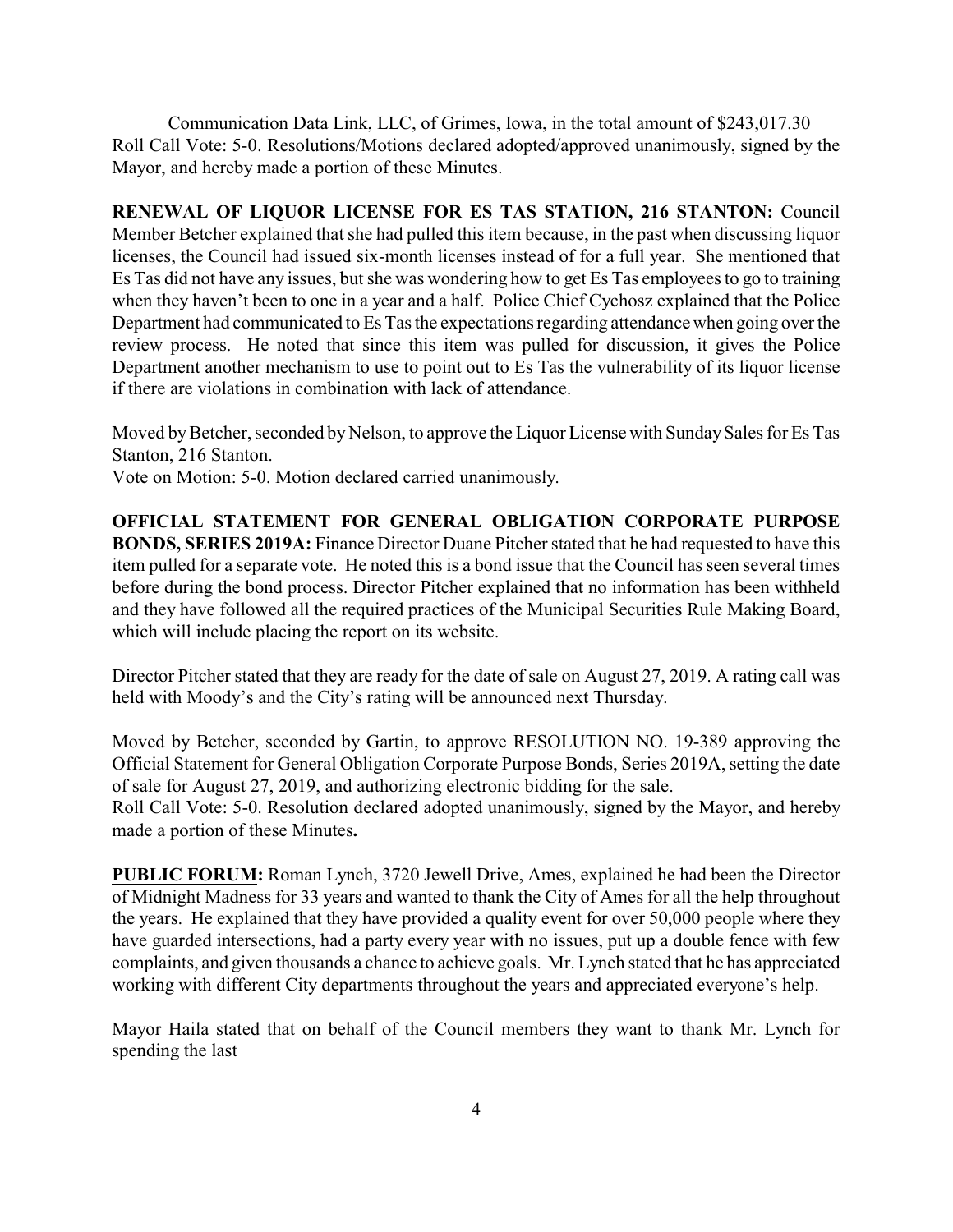33 years spearheading the Midnight Madness event.

Bernard Dutchik, 101 3<sup>rd</sup> Avenue SW, Cedar Rapids, explained that he is with Imon Communications, which is a fiber-to-the-premises provider in Cedar Rapids, Dubuque, Iowa Falls, and other smaller communities throughout Iowa. Mr. Dutchik commented that he wanted to speak today to correct some misrepresentation regarding their interest in providing retail services to the Ames community. He explained that they are very interested in providing service to Ames and noted that if Ames was to do a public option, Imon would be happy to work with the City of Ames in that capacity as well. Mr. Dutchik stated they would be flexible in providing retail service or support a public option as well.

**HEALTHY LIFE CENTER:** City Manager Steve Schainker stated, as they get ready for the bond referendum on September 10, 2019, there was some work that needed to be done to make sure the necessary agreements were secure with Mary Greeley Medical Center (MGMC), Story County, Heartland Senior Services, and Iowa State University for the lease of the site. Mr. Schainker then briefly summarized some of the major aspects of each agreement. He did note that each agreement had been signed except for the Lease Agreement with Iowa State University; the Board of Regents has approved the document, but would like the City of Ames to sign it first.

Mayor Haila opened public comment and closed it after seeing no one come forward.

Moved by Nelson, seconded by Gartin, to adopt RESOLUTION NO. 19-418 approving the Memorandum of Understanding between the City of Ames and Mary Greeley Medical Center. Roll Call Vote: 5-0. Resolution declared adopted unanimously, signed by the Mayor, and hereby made a portion of these Minutes.

Moved by Betcher, seconded by Gartin, to adopt RESOLUTION NO. 19-419 approving the Memorandum of Understanding between the City of Ames and Story County. Roll Call Vote: 5-0. Resolution declared adopted unanimously, signed by the Mayor, and hereby made a portion of these Minutes.

Moved by Gartin, seconded by Betcher, to adopt RESOLUTION NO. 19-420 approving the Memorandum of Understanding between the City of Ames and Heartland Senior Services. Roll Call Vote: 5-0. Resolution declared adopted unanimously, signed by the Mayor, and hereby made a portion of these Minutes.

Moved by Betcher, seconded by Martin, to adopt RESOLUTION NO. 19-421 approving the Lease Agreement between the City of Ames and Iowa State University.

Roll Call Vote: 5-0. Resolution declared adopted unanimously, signed by the Mayor, and hereby made a portion of these Minutes.

Moved by Martin, seconded by Corrieri, to ask staff to draft a Resolution for Council in support of the Healthy Life Center.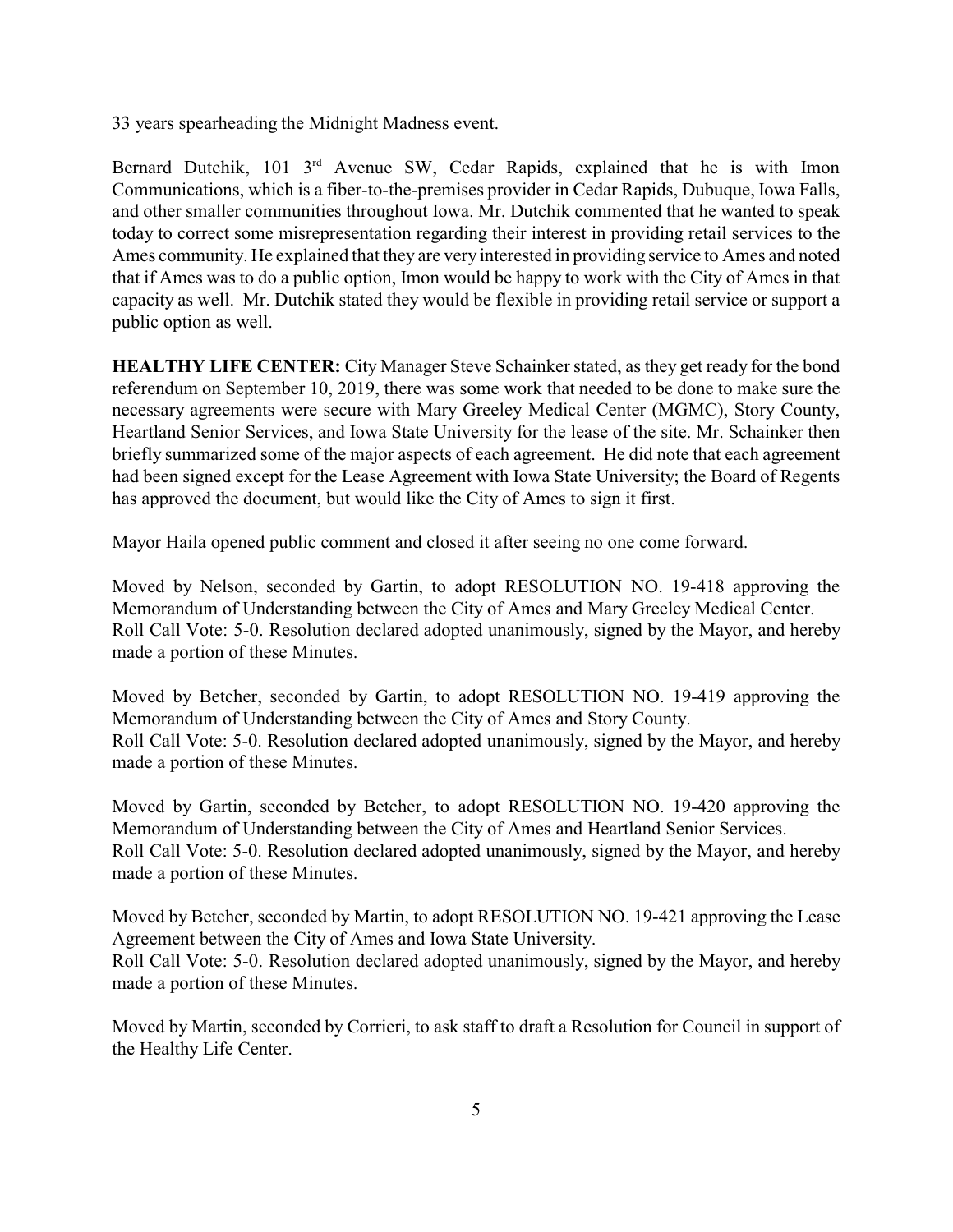Vote on Motion: 5-0. Motion declared carried unanimously.

**PRESENTATION FROM METRONET REGARDING FIBER-TO-THE-PREMISES INTERNET SERVICE:** Mayor Haila notified the public that no public comment would be taken at this time, as the presentation is for informational purposes only. If the public is interested in speaking with representatives from MetroNet, they will be available in the lobby after their presentation.

Assistant City Manager Brian Phillips explained that, at the June 25, 2019, City Council meeting, City staff provided a follow-up report regarding internet service in the community. At that meeting, staff reported that a provider had approached the City with interest in providing privately operated fiber-to-the-premises service in Ames. The City Council directed staff to have MetroNet present its plans regarding the Council's interest in speed, availability, reliability, customer service, cost, and net neutrality. Mr. Phillips stated no action is needed for this item by City Council.

Kathy Scheller, Government Affairs Director for MetroNet stated that she and her colleague Keith Leonhardt, Vice President of Communications and Market' Development, were at the City Council meeting to introduce the Council to MetroNet, a fiber-to-the-premises provider. Ms. Scheller explained that their companywill be bringing a \$20 million investment to the City of Ames and will be able to show an impact to the residents.

MetroNet is a 100% fiber-optic internet, television, and phone company established in 2004 that serves over 80 communities in seven states and has over 112,000 subscribers. They offer blazingfast symmetrical internet service. Ms. Scheller noted that part of their corporate culture is their passion for Customer Service.She explained that a true fiber-optic-to-the-premises connection gives reliably-fast broadband, simultaneous streaming, distance learning, tele-commuting, and more. Other benefits of fiber-optics-to-the-premises are increases in home value of approximately 3.1%, exclusive access, competition, better customer service, and competitive pricing.

Ms. Scheller commented that the City of Ames will see the following benefits:

- High Level of Customer Service An average of 30% higher customer satisfaction scores than peers. Eight different scores are measured monthly.
- Broad Availability
- Local Presence local retail stores, local staff, community involvement, and local events
- Superior Fiber Services 1 gigabit symmetrical speeds, no long-term contracts, best technology, attractive "more for the same" pricing, pass-thru video pricing, redundancy route, and outage communication plan.

Ms. Scheller explained that when MetroNet comes in to build new infrastructure, it wants the residents to understand the full process. When building new infrastructure, it has the following neighborhood communication plan:

- Construction Communications Letters, postcards, turf signs, entrance signs, etc.
- Construction Website Document questions or concerns, yard restoration, locate underground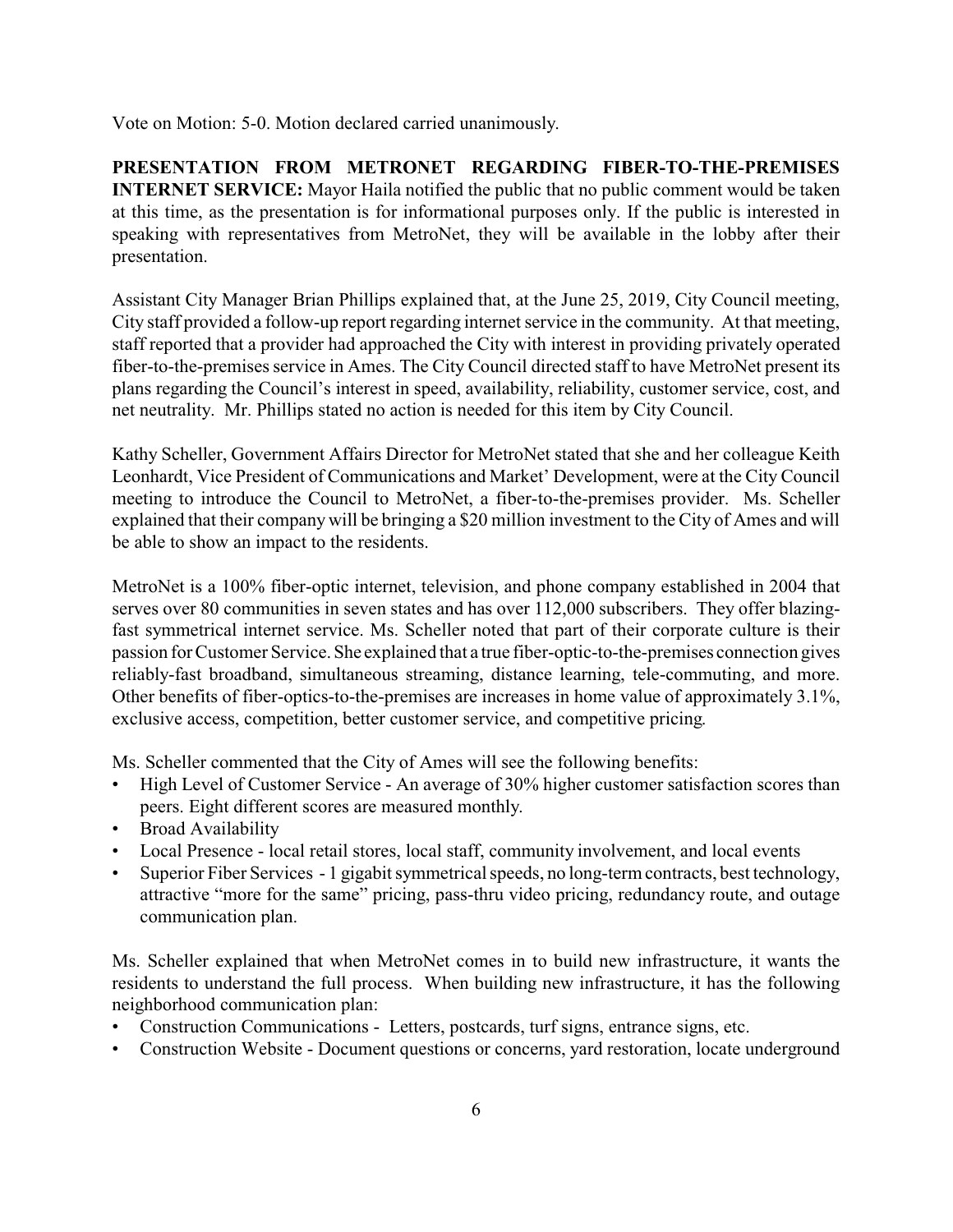utilities, etc.

• Responsiveness - 95% response rate within 24 hours to problems

Mr. Leonhardt stated that their objective is to not create any chaos as the neighborhoods are notified several times that the companywill be in their area doing construction work. He noted that they will work with the City by giving reports regarding their actions, as this helps hold them accountable, in responding to the residents. Ms. Scheller explained that prior to construction they go to the City to get direction from leadership as to who will be answering the phone and other ways they can educate the public.

Ms. Scheller appreciates the Council looking at a fiber-optic service and MetroNet is already in Bettendorf and Davenport. They are excited about the opportunity to have service within the City of Ames. Dan Casciato, Governmental Affairs Manager, was introduced as the MetroNet representative who will be in the City of Ames during construction.

Council Member Nelson inquired if MetroNet rates differentiate between commercial and residential customers. Ms. Scheller explained that they do have a business and commercial team that will closely work with businesses for the best option, and they also have a team that is for school and government entities.

Mayor Haila asked if Ms. Scheller could better explain what the citizens might expect their yard to look like during construction. Ms. Scheller stated that, before they go into a neighborhood, they will have a pre-construction meeting for that neighborhood with City officials, any utilities already present, and MetroNet engineers. She explained that they follow the power, if above will follow the power line, and if underground, theywill bore and the areas will be dug up and restore the properties as they go along. Mr. Leonhardt explained that they do have two videos on their website showing some of the construction processes, and if during restoration the customer is not happy, they will come back and do more restoration.

Council Member Gartin commented that the Council had received about 25-30 emails from citizens who have expressed interest in the Council pursuing a program for a utility that would provide internet service on a community basis. The primary reason the citizens are wanting this is to provide 100% coverage in the City of Ames. He wondered if MetroNet can provide this coverage. Ms. Scheller stated that this is a common question; and there will be some pocket areas that are not dense enough for MetroNet to provide service during the initial build-out, however, the company is open to discussions to try and come up with solutions to those areas. Mr. Gartin inquired what the highest level of coverage in a community that MetroNet covers. Ms. Scheller stated she is not sure, but can obtain that information and provide it to Assistant City Manager Brian Phillips.

Mr. Gartin asked if there was a time frame that MetroNet is looking to come to Ames. Ms. Scheller stated that this spring they will be in the area to set-up and to start installing. The construction process will take about two years.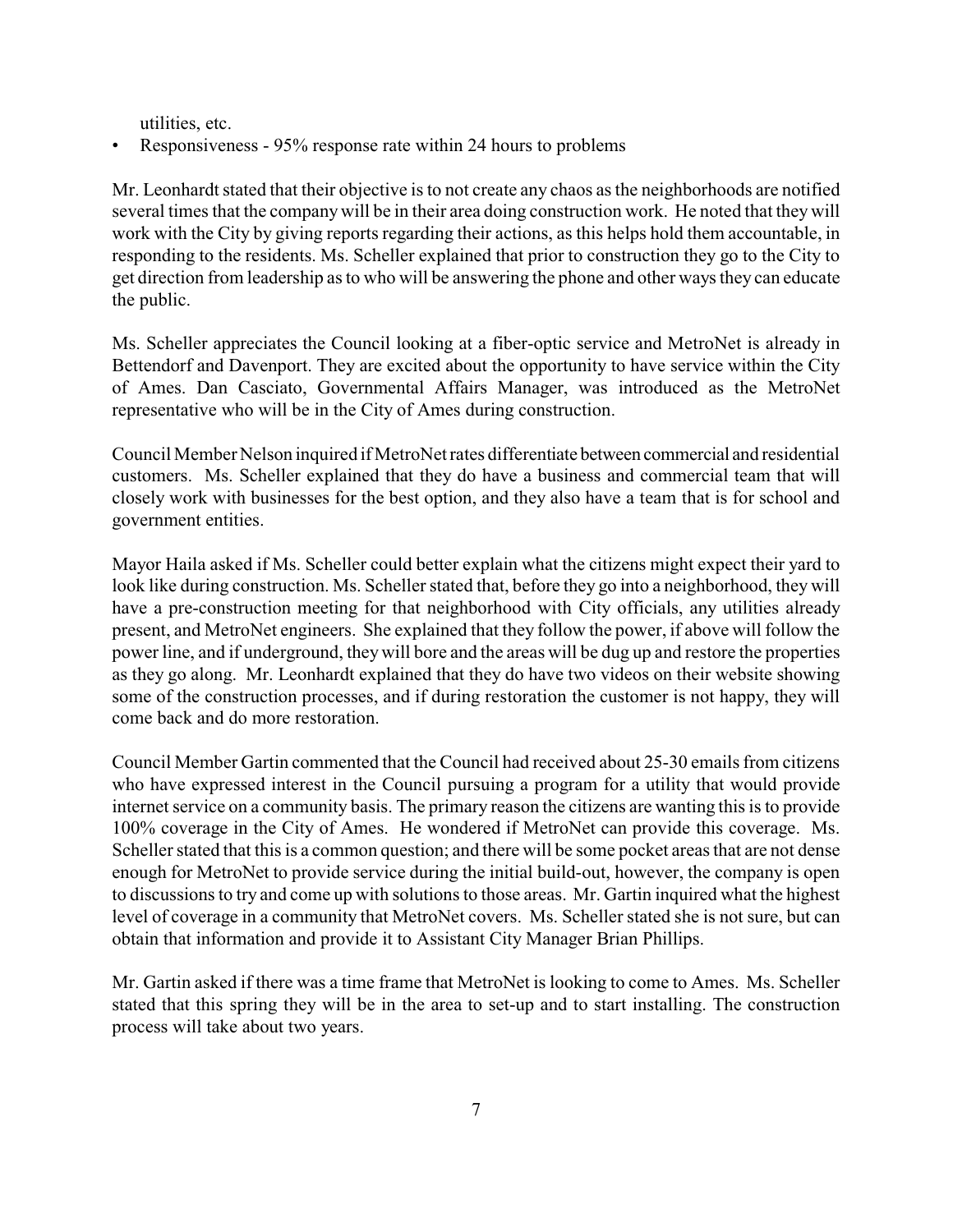Council Member Betcher stated she wanted to go back to the issue of coverage as her ward has older neighborhoods, and she is concerned that coverage would not be available. Ms. Scheller stated that this had happened in Bloomington. Its Council had given MetroNet the opportunity to put in their own temporary poles until new poles could be installed by the city.

Council Member Martin asked if there are any maps available showing where MetroNet will be building out. Ms. Scheller stated they have started on a design for the City of Ames, but nothing is ready yet. Mr. Leonhardt explained that this map will be shown on their website so everyone can see where service will be available. The maps will be available around the same time MetroNet starts to dig.

Mr. Martin asked for a time frame of when a local office will be set-up. Mr. Leonhardt mentioned that a local office is usually up and operating a month before services are available.

Mr. Martin explained that MetroNet is offering a very fast service and inquired what MetroNet does to make sure they have the back-end capacity to serve all the customers. Mr. Leonhardt stated that is a question for one of their engineers, but did state that fiber optic provides incredible bandwidth that doesn't cause the upstream/downstream that a person would get with copper systems.

Further discussions were had regarding what MetroNet can offer.

#### **STAFFREPORT REGARDINGOUTSIDEFUNDINGREQUESTPROCESS PRIORITIES:**

Assistant City Manager Brian Phillips stated this is a follow-up from the budget wrap-up session in February 2019. He noted that the application period for funding requests will close in November so if the Council has any new priorities, those will be relayed to any perspective applicants.

Council Member Betcher asked if there were any challenges noted from the citizen committees regarding the general nature of the priorities. Mr. Phillips stated that they are no longer involving outside residents in the process. He stated they will probably have the same issues as they normally do as there will always be more interest and proposals than what is available for funding. Mr. Phillips stated that, in the past, they had asked the applicants to prioritize their own tasks in their preferred order.

Council Member Gartin commented that one of his concerns is that he doesn't want anyorganization to have a sense of entitlement; i.e., doesn't want an organization to think that the funds will come their way just because they have been awarded money in the past. Mr. Gartin commented that he appreciates the recommendation that regardless of the criteria, no requests are grandfathered.

Mayor Haila noted that there are four items that were approved a few years ago and asked the Council if they wanted to make any changes. Council Member Betcher mentioned that it is hard to quantify broad-based appeal and wanted to know if this means it is a representation from a number of groups or the number of people involved. Mr. Phillips stated he is not sure he can point to a specific application, but it was something that was important to the Council when it was established.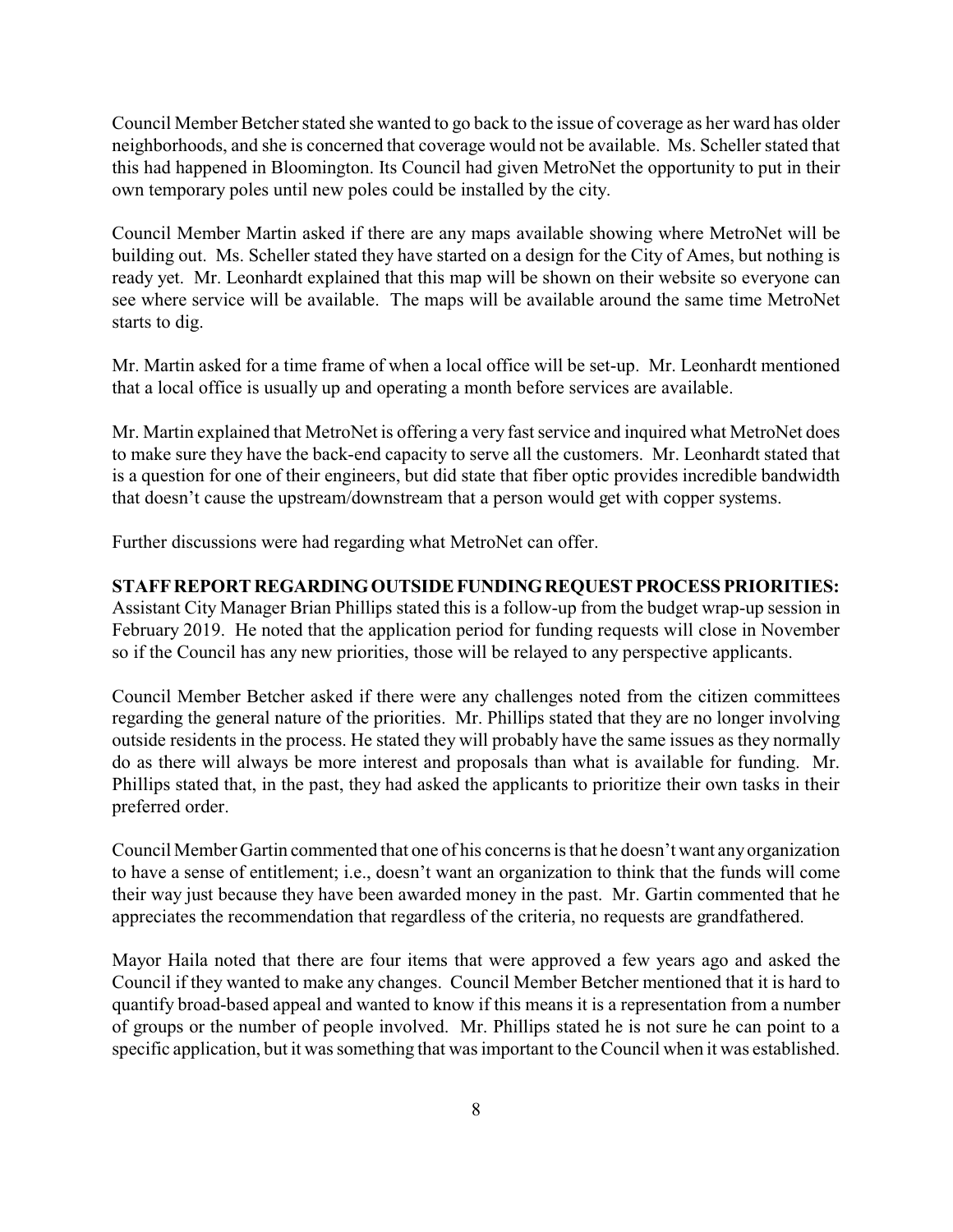Ms. Betcher stated they get a lot of different applications that either have very little or a lot of data. She wanted to know if there was a way to have the process run a little bit smoother and would like to have more data for each request be required. Mr. Phillips stated that if the Council wanted to incorporate that into the application process, that could be done.

Council Member Amber Corrieri mentioned that she would recommend keeping the four bulleted items but put them in an order of priority. It was suggested that the four items be listed as:

- 1. A program or activity that would otherwise be operated by the City at a greater cost
- 2. Requests that have broad-based appeal to the community
- 3. Requests that provide a unique benefit or service to the community
- 4. Requests that pursue current City Council goals [\(www.cityofames.org/goals](http://www.cityofames.org/goals)))

Moved by Corrieri, seconded by Betcher, to have staff leave the four bulleted criteria in place, but have them ordered sequentially by priority and to have number two read as "requests that have broad-based appeal to the community demonstrated by the number of participants" or something similar as staff can work on the wording.

Vote on Motion: 4-1 Voting aye: Betcher, Gartin, Nelson, Corrieri. Voting nay: Martin. Motion declared carried.

Moved by Gartin, seconded by Martin, to adopt Item 3, "Regardless of the criteria, no requests are grandfathered" in the instructions and criteria.

Vote on Motion: 5-0. Motion declared carried unanimously.

Further discussion ensured regarding previous years' requests.

### **STAFF REPORT REGARDING REGULATION OF MASSAGE ESTABLISHMENTS:**

Assistant City Manager Brian Phillips recalled that a workshop on this topic was held on April 16, 2019, and City Council had directed staff to bring back possibilities for an ordinance that would regulate massage establishments within Ames as well as further decision points along the lines of the City of Des Moines ordinance. Staff was also tasked with adding provisions to hold owners and managers responsible and measures to assist staff during an investigation when warranted. Mr. Phillips explained that staff is recommending an ordinance be drafted using the Des Moines ordinance as a model and include requirements similar to Davenport/Iowa City related to providing information pertaining to the business and its employees upon demand by City staff and a requirement to designate a manager, in writing, who will be responsible for compliance and for providing information as required in the ordinance.

Council Member Betcher inquired if the manager would need to be located within the City of Ames or if they could be located elsewhere. Mr. Phillips stated he is not sure if the other ordinances specified if the manager had to be local, but that is something that could be written into the City of Ames ordinance.

Mayor Haila wanted to know if it would be possible if there was a business with multiple therapists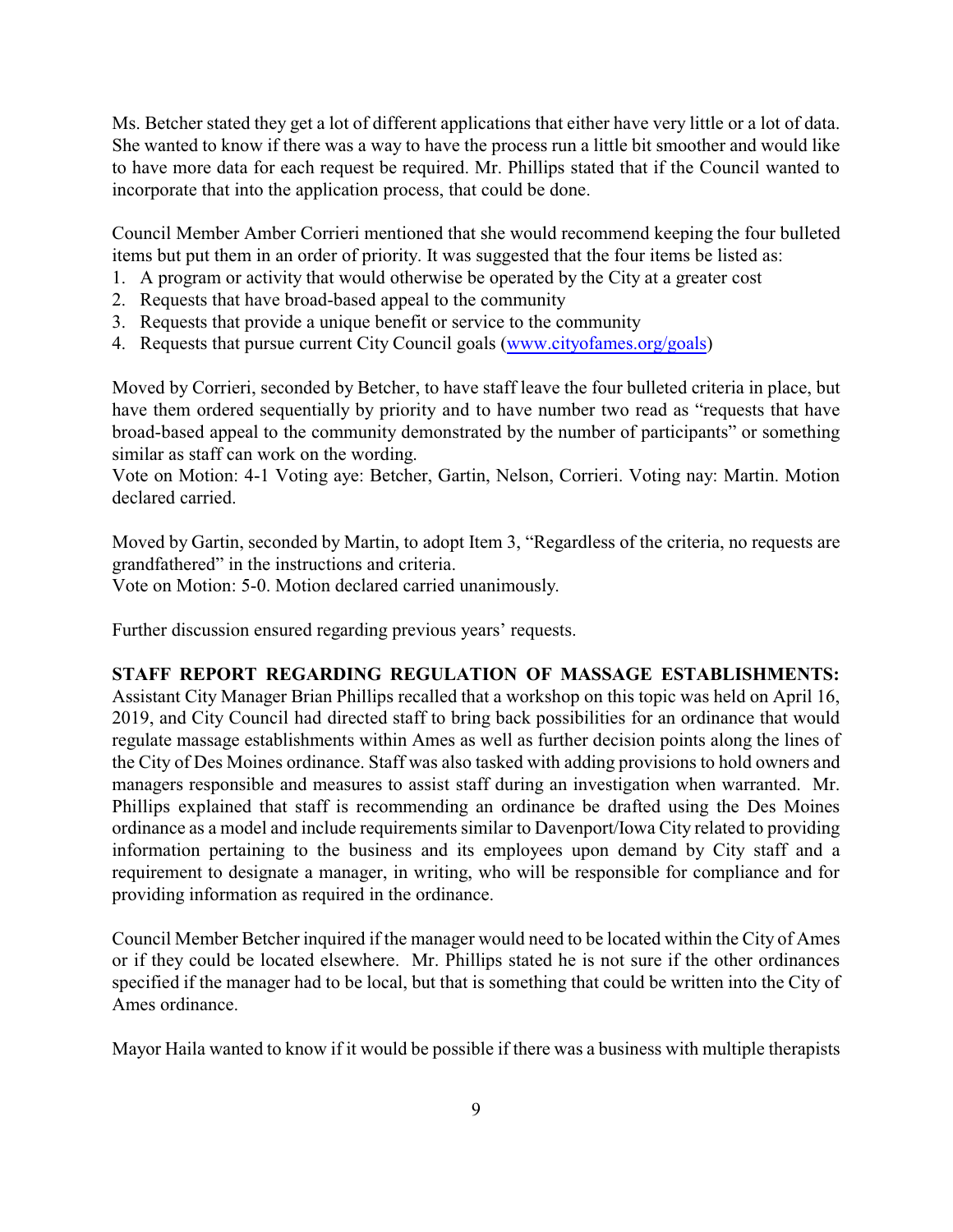for the therapists to display their license and a picture of them on the wall in the main office and also in the therapy room. He asked if this would be beneficial to the customer and the Police Department.

Police Chief Chuck Cychosz explained that the Police department would like the ordinance to give them the ability to go into a business and be able to match up the licenses with the therapists. He noted that the key would be the designation of a manager to help discuss the everyday practices of the business. Chief Cychosz also mentioned that to have the license and picture available would help make the customers feel more comfortable as well.

Mayor Haila noted that he had heard from one person who rents a room in a business and is a licensed massage therapist. He wondered if the therapist would be considered the manager. Chief Cychosz stated that some therapists will be a sole-proprietorship where they are the owner and the manager.

Mayor Haila stated that Davenport had added a reflexologist. He asked if that would be something that the City of Ames needs to add to the ordinance as well. Mr. Phillips stated he can look into the reflexology and see if they are exempt from licensing.

Council Member Martin wanted to know if the manager were unable to be located if the City would still be able to take action against the business. Chief Cychosz explained that is how they are envisioning the ordinance to read. The Police Department would be able to placard the business until the business is compliant.

Michelle DeMarie, 4933 Utah Drive, Ames, explained that she is a licensed massage therapist who operates out of her home. She had an opportunity to review the staff report and supports the staff's recommendation. She noted that Licensed Massage Therapists (LMTs) are already required to post their license in their office space; and if they are doing work outside of the office, they have to have a wallet-size card showing they are a LMT. Ms. DeMarie mentioned that she feels it is a loophole at the state level that the LMTs have to take a test to pass to get their license, but there is no background check done and no photo identification on file. She inquired if the recommendation to draft an ordinance was passed tonight, when the estimated time would be for an ordinance when come back to the Council for approval. City Attorney Mark Lambert stated that it would be two to four weeks and then it will have to go through first, second, and third readings. Mayor Haila asked Ms. DeMarie if she would be supportive if the ordinance asked for a photo to be displayed. Ms. DeMarie commented that she would not have a problem at all and felt that might be helpful to the customers as well.

George Belitsos, 5508 West Lincoln Way, Ames, mentioned that he is representing the Iowa Network Against Human Trafficking, of which he is the Chair of the Board of Directors. He stated this day has been a long day coming; they have been working for the past two years to have something done. Dr. Belitsos commented that he has worked with other cities that have passed ordinances and has seen the good that has come of it. He mentioned that the City of Davenport had passed an ordinance, and within a week of the ordinance being in effect, five businesses were closed,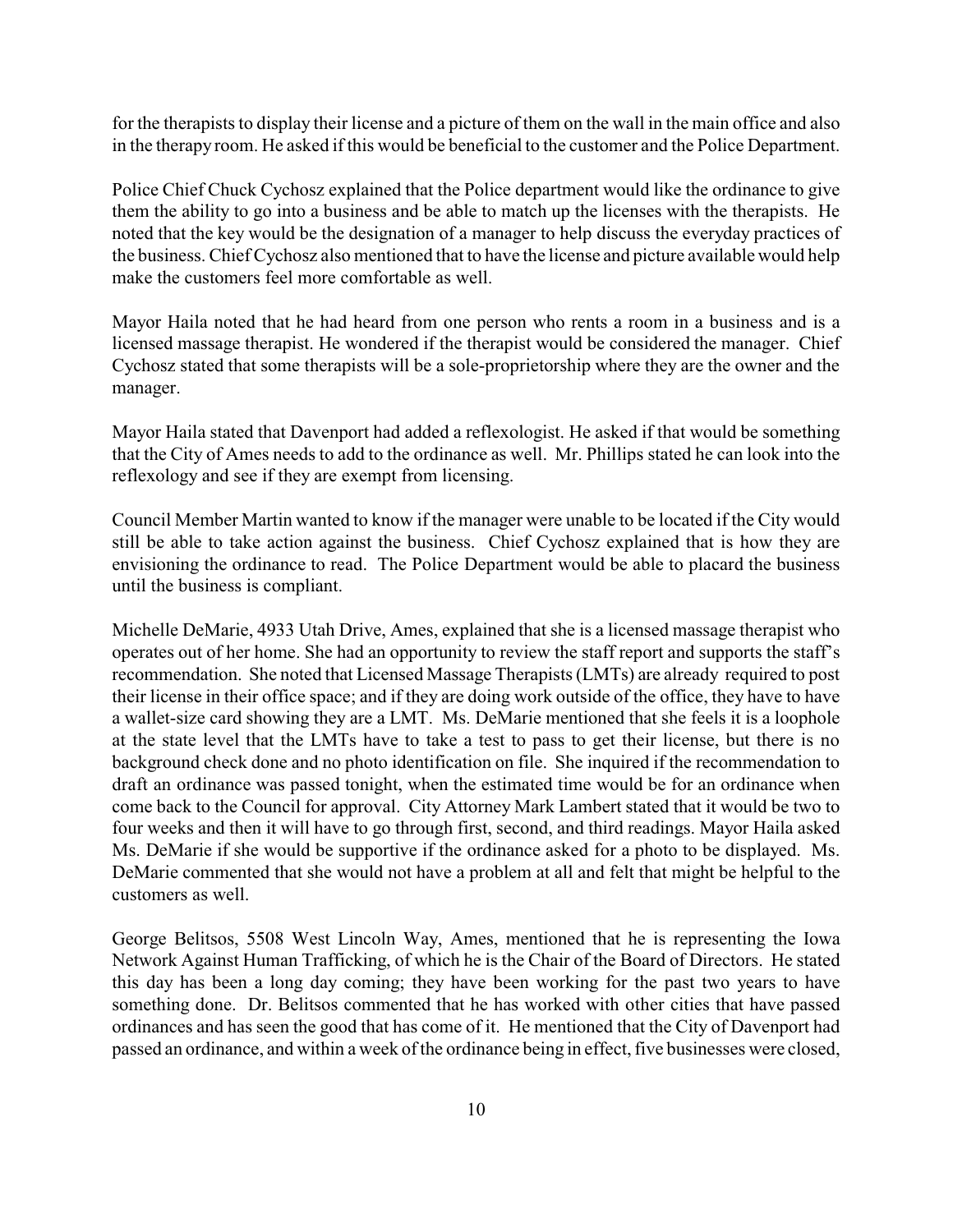five women were saved, and two traffickers were arrested. Dr. Belitsos stated they are in support of Alternative #1 and adding the section about keeping the managers accountable. He recommended that staff add that the manager must live in the state of Iowa and require that businesses not operate between the hours of midnight to 5 a.m. with an allowance for exceptions. He noted that the City of Ames is one of the first cities to provide training for hotel/motel employees; this is now being done in several cities throughout Iowa.

Council Member Betcher mentioned that she thought the Council had received feedback from someone that does massages for shift workers that are off work from midnight to 5 a.m. Ms. DeMarie believed that was mentioned by another LMT that is employed by Mary Greeley Medical Center and the service is provided at the hospital.

Moved by Nelson, seconded by Betcher, to direct staff to draft an ordinance using the Des Moines ordinance as a model and 1)include requirements similar toDavenport/IowaCityrelated to providing information about the business and its employees upon demand by City staff, 2) include requirements to designate a manager, in writing, who will be responsible for compliance and for providing information as required in the ordinance, 3) the manager must be a resident of Iowa and shall consent to serve as an agent for services of notices relating to the business, 4) to have staff add language to the ordinance to prohibit services from midnight to 5 a.m., but with an exception process to be made by staff.

Vote on Motion: 5-0. Motion declared carried unanimously.

Moved by Martin, seconded by Betcher, to draft language into the ordinance to require having the LMT's photo on display in the waiting and therapy rooms at their primary place of business. Vote on Motion: 5-0. Motion declared carried unanimously.

Mayor Haila stated that he is going to move Item 38 and 40 until the end of the Agenda (before the Closed Session). Those two items will be discussed if time allows.

**INCLUSIVE CROSSWALK AT 5 TH STREET AND DOUGLAS AVENUE:** Public Works Director John Joiner stated that at the June 25, 2019, City Council meeting, Council had directed staff to proceed with a project to install an inclusive crosswalk treatment at the  $5<sup>th</sup>$  Street and Douglas Avenue intersection in Downtown Ames. It was the Council's intent to complete the installation prior to Pridefest on Saturday, September  $7<sup>th</sup>$ . However, approximately one week following the City Council meeting, the staff from the local Federal HighwayAdministration (FWHA) had notified City staff that they were reviewing the proposed design for compliance with the Manual on Uniform Traffic Control Devices (MUTCD). In an email dated July 16, 2019, the FHWA determined that the proposed inclusive crosswalk design was non-compliant, and that if the City installed the treatment, FHWA would issue an official letter of non-compliance. Director Joiner also noted that because it is in the height of the construction season and the project has a relatively short deadline, the City only received one quote for \$68,760, which is approximately \$56,000 greater than the amount originally quoted to the City Council. He explained that staff reached out to the City Attorney, and his opinion was that a letter of non-compliance from the FHWA does not, in and of itself, increase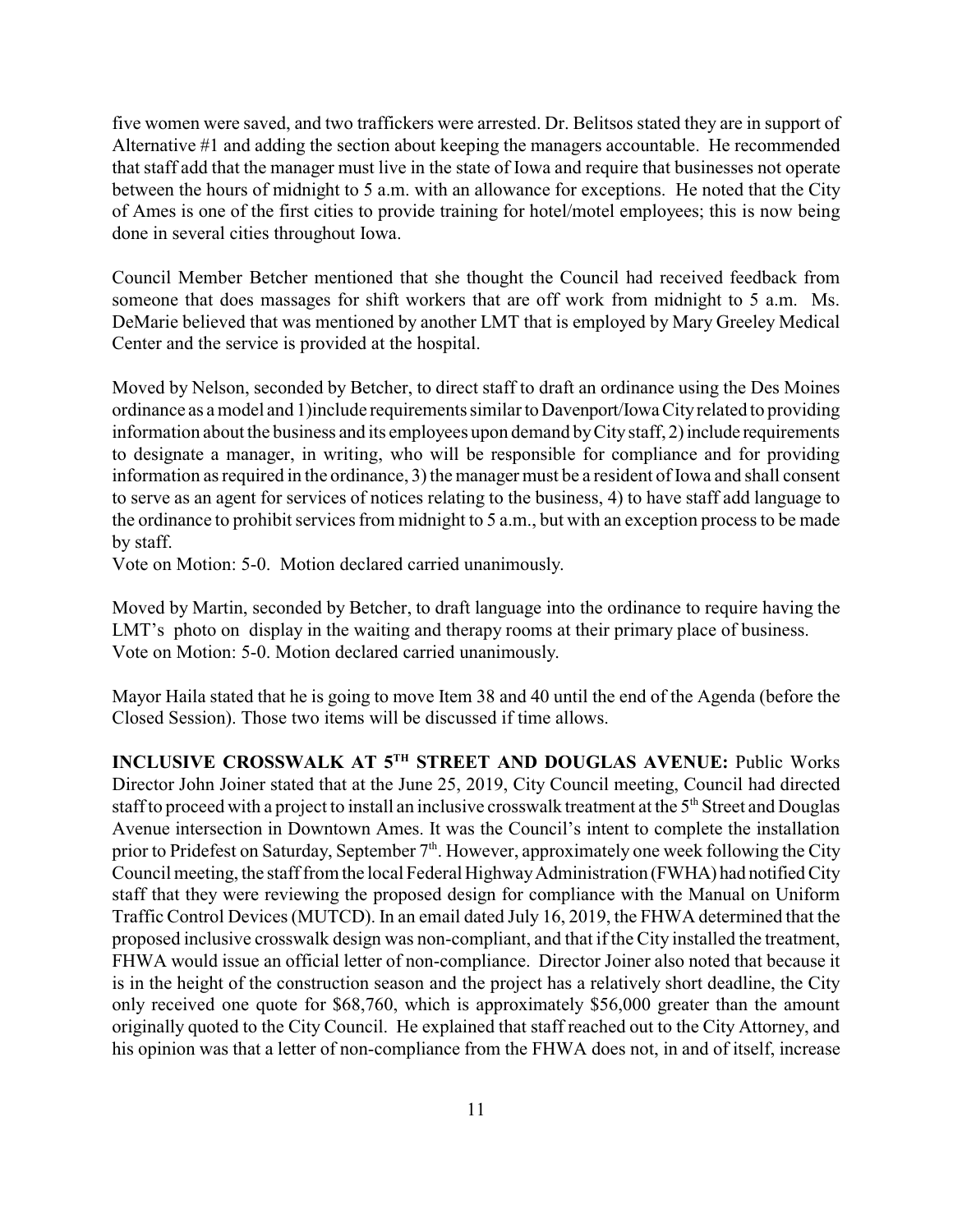the City's liability.

Mr. Joiner briefly explained the five alternatives available to the Council.

Moved by Gartin, seconded by Corrieri, to direct staff to install the decorative crosswalk bars with non-specialty paint using City staff labor prior to 2019 Pridefest with an estimated cost of \$4,000. Vote on Motion: 5-0. Motion declared carried unanimously.

Moved by Martin, seconded by Corrieri, to direct staff to rebid the thermoplastic installation over the winter of 2019/20 for contractor installation prior to Pridefest 2020.

Council Member Betcher mentioned that she is interested in possible other funding options by working with other local community groups.

Vote on Motion: 5-0. Motion declared carried unanimously.

## **ALCOHOL SERVICE AT SIDEWALK CAFÉ AT MOTHER'S PUB, 2900 WEST STREET:**

Assistant City Manager Brian Phillips explained that this item is a request for an exception to the sidewalk café ordinance. He noted that the Council has approved an exception for this establishment in the past. Staff has reviewed the application and compliance history and is comfortable approving the exception for this sidewalk café season only.

Public comment was opened by Mayor Haila and then closed when no one came forward to speak.

Moved by Nelson, seconded by Corrieri, to approve RESOLUTION NO. 19-422 approving the request from Mother's Pub for an Outdoor Service Privilege and a waiver to allow alcohol service at its sidewalk café during the 2019 Sidewalk Café season.

Roll Call Vote: 5-0: Resolution declared adopted unanimously, signed by the Mayor, and hereby made a portion of these Minutes.

Mayor Haila declared a recess at 8:01 p.m. The meeting reconvened at 8:07 p.m.

**RENTAL HOUSING CODE CHANGES:** Building Official Sara Van Meeteran explained that, on July 23, 2019, the Council voted on the Rental Code to add three options to put into a draft ordinance.

Council Member Martin explained that his motion regarding the one-year letter of compliance revocation was to be put it in the tool-box, rather than require a one-year revocation. Mr. Martin stated that the drafted ordinance reads like it is a requirement, but he would like to leave it up to staff discretion.

Moved by Martin, seconded by Betcher, to give staff discretion on whether to apply the penalty or not.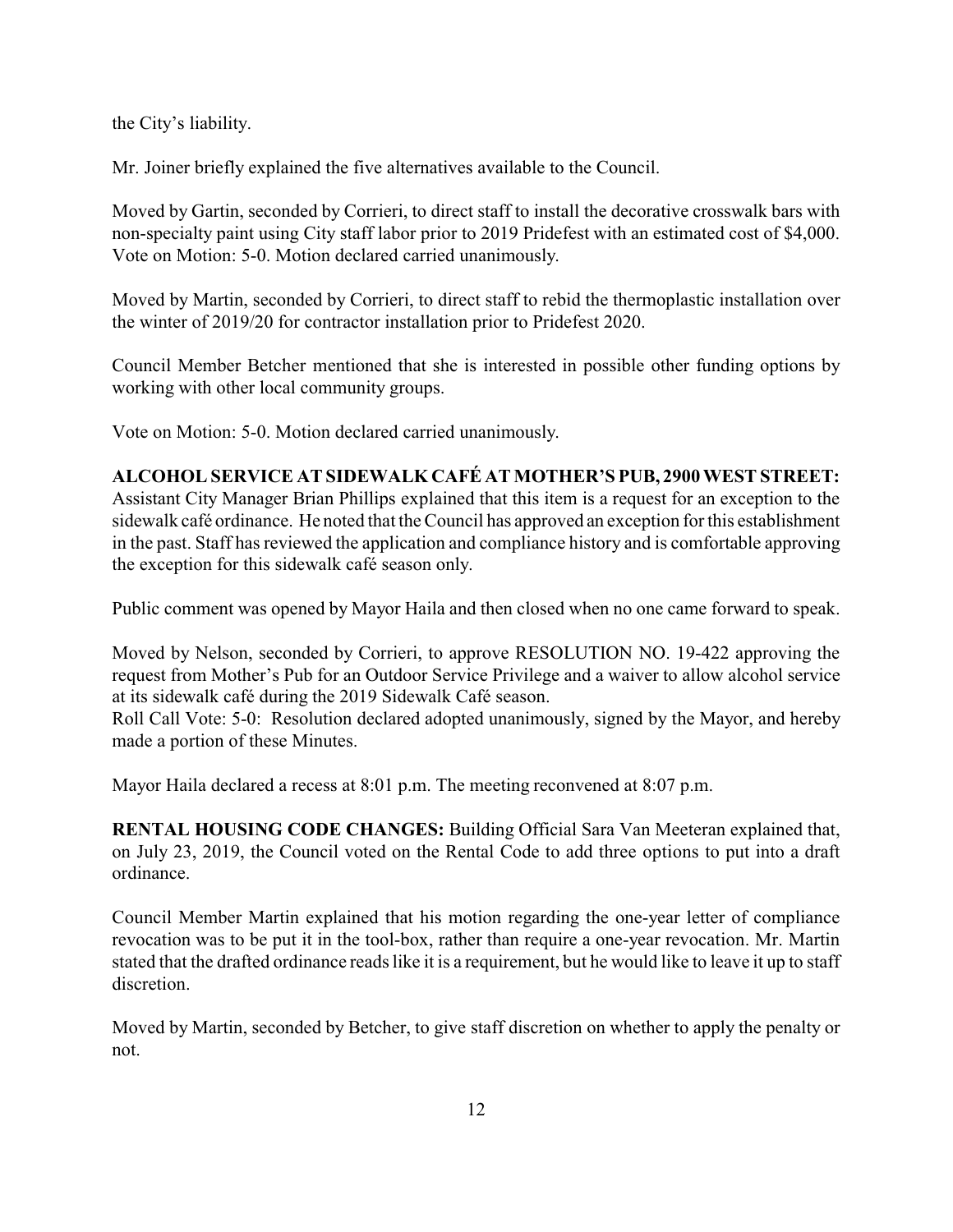Motion withdrawn.

Moved by Martin, seconded by Betcher, to revise the wording under Section 13.301: Letter of Compliance (LOC), in the italicized paragraph, to change the word "are" to "may be." Vote on Motion: 5-0. Motion declared carried unanimously.

Moved by Betcher, seconded by Corrieri, to approve the draft ordinance as amended and move it forward for public comment.

Vote on Motion: 5-0. Motion declared carried unanimously.

**PURCHASE OF 1417 DOUGLAS AVENUE AND ALLOCATE FUNDS FOR ASBESTOS REMOVAL AND DEMOLITION IN CONJUNCTION WITH THE CITY'S DANGEROUS BUILDINGS PROGRAM:** Housing Coordinator Vanessa Baker-Latimer explained that as part of the City's Dangerous Building Code (Chapter (5.401) of the *Ames Municipal Code)*, the property at 1417 Douglas Avenue owned by Phyllis Range was declared a dangerous structure on May 7, 2019. This decision was upheld by the Board of Appeals at its June 3, 2019, meeting and was authorized to be demolished. Ms. Baker-Latimer noted that it would be advantageous for the City to buy the property, tear it down, and then resell the lot in the hope to recoup some of the funds. The property owner is willing to sell the property for \$11,532, but after deductions the property owner would net approximately \$8,000.

Mayor Haila opened public comment. No one came forward to speak, and he closed public comment.

Moved by Corrieri, seconded by Gartin, to approve RESOLUTION NO. 19-423 approving borrowing approximately \$11,532 from the City-wide Affordable Housing Fund for the purchase of the propertyand approximately \$45,000 for asbestos removal and demolition of the structure at 1417 Douglas Avenue and approve the re-selling of the lot with the proceeds used to reimburse that fund. Roll Call Vote: 5-0: Resolution declared adopted unanimously, signed by the Mayor, and hereby made a portion of these Minutes.

**HEARING ON VACATION OF PUBLIC UTILITY, SURFACE WATER FLOWAGE, AND STORM SEWER EASEMENTS AT 397 WILDER AVENUE (CONTINUED FROM JULY 23, 2019):** The public hearing was continued from the City Council meeting on July 23, 2019. The Mayor opened and closed public comment since there was no one wishing to speak.

Moved by Betcher, seconded by Corrieri, to adopt RESOLUTION NO. 19-424 approving the vacation of Public Utility, Surface Water Flowage, and Storm Sewer Easements at 397 Wilder Avenue.

Roll Call Vote: 5-0: Resolution declared adopted unanimously, signed by the Mayor, and hereby made a portion of these Minutes.

Moved by Betcher, seconded by Corrieri, to adopt RESOLUTION NO. 19-425 accepting the donation of Parcel A (1.2 acres) from the Sunset Ridge PropertyOwners' Association for future park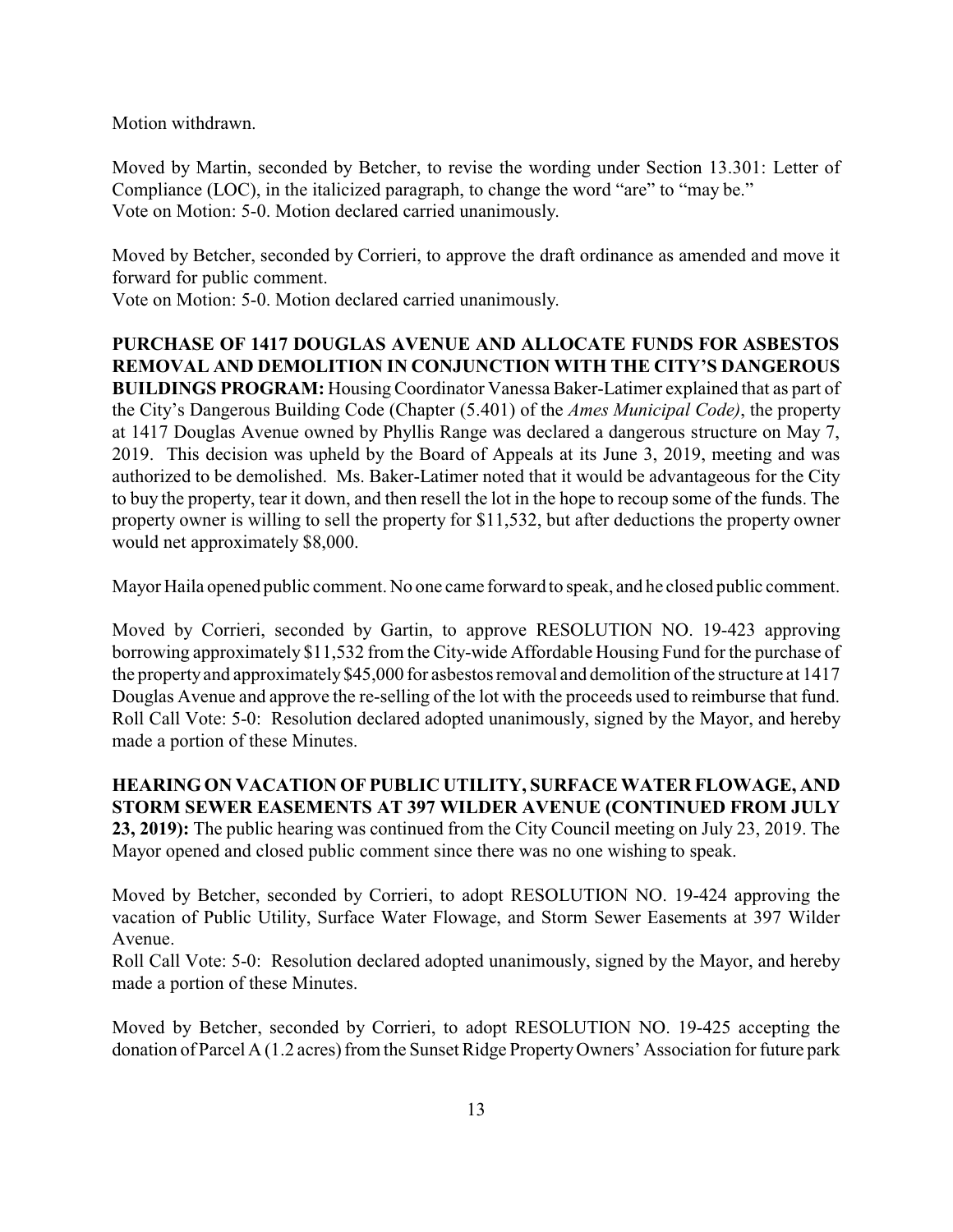land, contingent upon receiving a 10' public utility easement along the east edge of Parcel A and surface flowage and storm sewer easements over the northeast corner of Parcel A.

Roll Call Vote: 5-0: Resolution declared adopted unanimously, signed by the Mayor, and hereby made a portion of these Minutes.

## **HEARING ON 2019-2023 CONSOLIDATED PLAN AND 2019-2020 ANNUAL ACTION**

**PLAN:** City of Ames Housing Coordinator Vanessa Baker-Latimer advised that the 2019-2023 Five-Year Consolidated Plan includes HOME funds. Goals for the 2019-2023 Five-Year Plan will  $he^{\cdot}$ 

- 1. To create and expand affordable housing for low-income households through:
- Increase supply of single-family or two-family housing for ownership in the Neighborhood Revitalization Strategy Area (NRSA)
- Reduce the cost burden for low-income households to access or maintain rental housing city-wide
- Increase the affordability and availability of owner housing for homebuyers city-wide

Ms. Baker-Latimer stated that the Council always has the option to update the goals with Housing and Urban Development (HUD). The Council would just need to go through another public comment process.

Housing Coordinator Baker-Latimer explained that the proposed 2019-2020 Annual Action Plan projects include the following:

- Homebuyer Assistance Program over \$300,000 was set aside
- Public Infrastructure Improvements Program roll-over money from 2018-2019 plus a 2019 allocation of approximately \$600,000 and GO Bond roll-over money of about \$250,000 to finish the 321 State Avenue site
- Rehabilitation/Resale of 241 Village Drive funds in the amount of \$45,000 have been set aside to rehabilitate/resell to low-income first time homebuyer
- Acquisition/Reuse Affordable Housing Program \$400,000 has been set aside to purchase property for conversion to single-home ownership and resale to low-income homebuyer

HOME money in 2019-2020 in the amount of \$883,976 has been set aside for new home construction at 321 State Avenue.

Ms. Baker-Latimer brought the Council's attention to two comments that she had received during the comment period. The first comment was regarding a residential area on the northeast corner of Hickory and McDonald Drive. Ms. Baker-Latimer explained that she had misunderstood the comment to be that of infrastructure improvements rather than residential properties and she sent an email to clarify what specific property address they were referring to so she could respond accordingly. In regards to residential properties, in the 2019-2020 CDBG Acquisition/Reuse Program funds have been set aside to address vacant, abandoned, or deteriorated housing units to convert them back to single-family home ownership. In the Plan it has been stipulated that this could be implemented on a city-wide basis, rather than just in the Neighborhood Revitalization Strategy Area.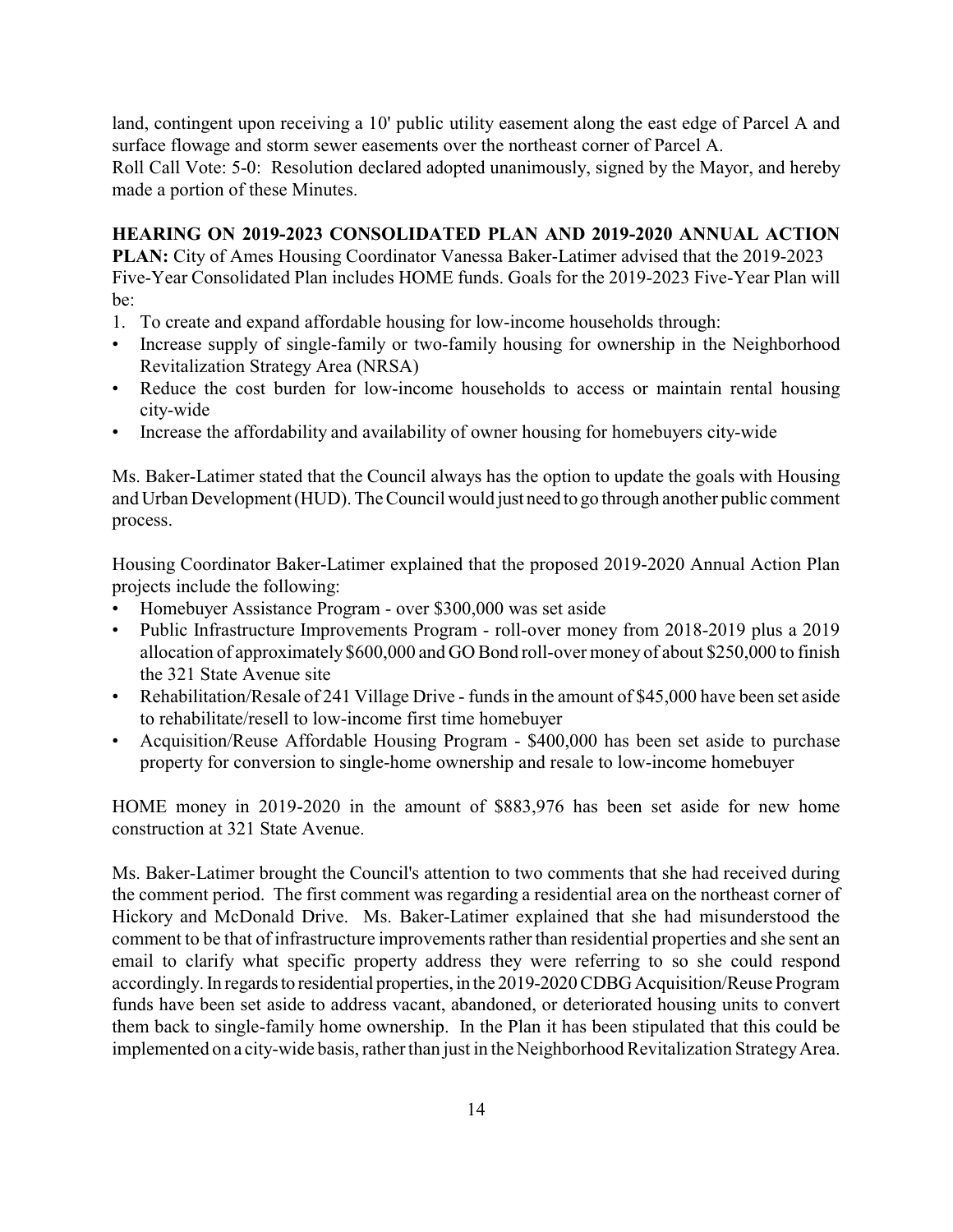First, it would need to be determined if any of the properties being referred to would be eligible for purchase. Some of the determining factors would include: 1) meeting environmental requirements, 2) if the properties are vacant or occupied, 3) if there is a willing seller, and 4) if this would be a priorityarea for CityCouncil. She also noted that the 2019-2020 HOME funds have been designated for affordable housing at the 321 State Avenue site.

The second comment was received from the AMOS organization. It was regarding utilizing CDBG or HOME funding for a Housing First/Permanent Support Housing Program for the chronically homeless and the chronically homeless experiencing mental illness in Ames. She noted that she had been researching this program and HUD's funding for the Housing First philosophy and Permanent Support Housing Program is directly required for homeless shelter providers as part of the Continuum of Care (CoC) and the Emergency Solutions Grant (ESG) Programs. The City of Ames does not receive funding from either of those programs. The funding of those programs is administered by the Iowa Finance Authority (IFA) for agencies in Ames/Story County. The City of Ames does, however, as part of the Consolidated Plan provide a letter of support to IFA for three agencies (ACCESS, ERP, and YSS) that apply for those funds on an annual basis. She explained that in speaking with the AMOS representative, they are aware of the extensive research that needs to take place to determine what the need would be for a Housing First/Permanent Support Housing Program in Ames. AMOS did want the Council to be aware that they will be moving forward on this for the future.

The public hearing was opened and then closed by Mayor Haila when no one came forward to speak.

Moved by Gartin, seconded by Betcher, to adopt RESOLUTION NO. 19-426 approving the submittal of the 2019-2023 Consolidated Plan, 2019 Fair Housing Impediments Study, and the 2019 Update to the Citizen Participation Plan.

Roll Call Vote: 5-0: Resolution declared adopted unanimously, signed by the Mayor, and hereby made a portion of these Minutes.

Moved by Betcher, seconded by Martin, to adopt RESOLUTION NO. 19-427 the submittal of the documents pertaining to the 2019-2020 Annual Action Plan.

Roll Call Vote: 5-0: Resolution declared adopted unanimously, signed by the Mayor, and hereby made a portion of these Minutes.

### **HEARINGONWATERTREATMENTPLANTHANDRAILMODIFICATIONSPROJECT:**

The Mayor opened the public hearing and closed it after there was no one wishing to speak.

Moved by Betcher, seconded by Nelson, to accept the report of bids and reject all bids. Vote on Motion: 5-0. Motion declared carried unanimously.

### **HEARINGONWELLHEAD CONTROLS IMPROVEMENTS &REPAINTINGPROJECT:**

The Mayor opened the public hearing and closed it after no one came forward to speak.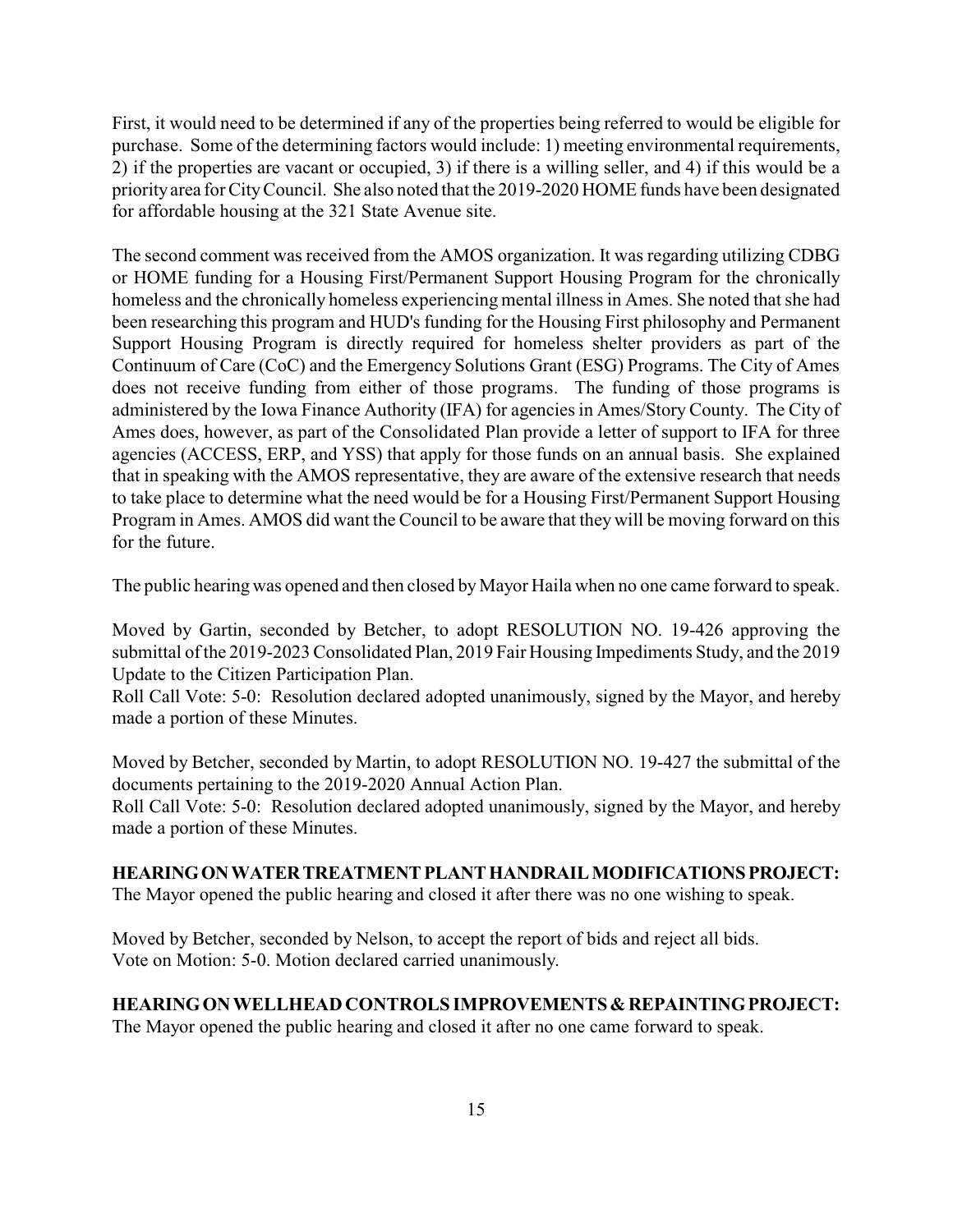Moved by Gartin, seconded by Betcher, to adopt RESOLUTION NO. 19-428 approving the plans and specifications and awarding a contract to Baker Electric from Des Moines, Iowa, in the amount of \$287,000.

Roll Call Vote: 5-0: Resolution declared adopted unanimously, signed by the Mayor, and hereby made a portion of these Minutes.

**HEARING ON 2017/18 WATER SYSTEM IMPROVEMENTS PROGRAM #1 - WATER SYSTEM TRANSFERS (10TH STREET, 12TH STREET, GRAY AVENUE,COUNTRYCLUB BOULEVARD, AND CESSNA STREET):** The Mayor opened the public hearing and closed it after there was no one wishing to speak.

Moved by Betcher, seconded by Martin, to adopt RESOLUTION NO. 19-429 approving the plans and specifications and awarding a contract to Ames Trenching & Excavating, of Ames, Iowa, in the amount of \$320,456.

Roll Call Vote: 5-0: Resolution declared adopted unanimously, signed by the Mayor, and hereby made a portion of these Minutes.

**HEARING ON 2017/18 SHARED USE PATH SYSTEM EXPANSION (WEST LINCOLN WAY - SUNSET RIDGE SUBDIVISION TO NORTH DAKOTA AVENUE):** The public hearing was opened by the Mayor. He closed the hearing after no one asked to speak.

Moved by Martin, seconded by Betcher, to adopt RESOLUTION NO. 19-430 approving the plans and specifications and awarding a contract to Manatt's Inc., of Ames, Iowa, in the amount of \$193,618.93.

Roll Call Vote: 5-0: Resolution declared adopted unanimously, signed by the Mayor, and hereby made a portion of these Minutes.

**HEARING ON STORM WATER FACILITY REHAB (SOMERSET SUBDIVISION POND IMPROVEMENTS):** The Mayor opened the public hearing and closed it after there was no one wishing to speak.

Moved by Betcher, seconded by Martin, to adopt RESOLUTION NO. 19-431 approving the plans and specifications and awarding a contract to Con-Struct, Inc., of Ames, Iowa, in the amount of \$322,997.

Roll Call Vote: 5-0: Resolution declared adopted unanimously, signed by the Mayor, and hereby made a portion of these Minutes.

**HEARING ON 2018/19 WATER SYSTEM IMPROVEMENTS (BURNETT AVENUE, MURRAY DRIVE):**The public hearing was opened by the Mayor. He closed the hearing after no one came forward to speak.

Moved by Betcher, seconded by Nelson, to adopt RESOLUTION NO. 19-432 approving the plans and specifications and awarding a contract to Keller Excavating Inc., of Boone, Iowa, in the amount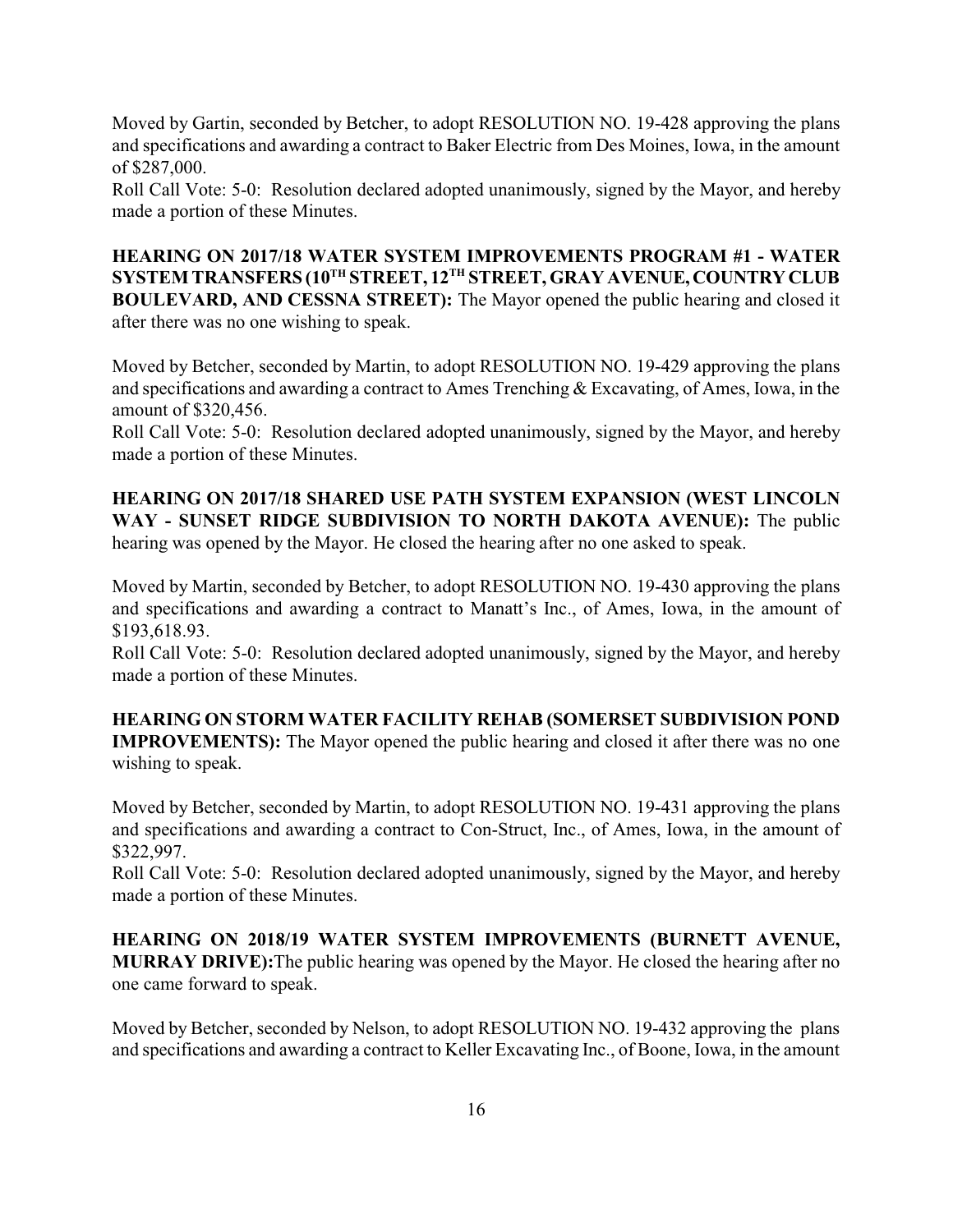of \$1,194,492.10.

Roll Call Vote: 5-0: Resolution declared adopted unanimously, signed by the Mayor, and hereby made a portion of these Minutes.

**ORDINANCE TO ALLOW MULTIPLE BUILDINGS ON SINGLE LOTS IN CERTAIN ZONING DISTRICTS:** City Attorney Mark Lambert explained that on the first reading, the Council had adopted an Amendment to add the Hospital-Medical Zone, but then the at second reading, that wording was not in the ordinance as Planning staff decided there was not a need for that Amendment. The ordinance passed on second reading without rescinding the Amendment. Attorney Lambert mentioned that a motion to strike any reference to the Hospital-Medical Zone from the ordinance will be needed tonight and then the Council will be able to approve it on third reading and adopt it.

Moved by Nelson, seconded by Betcher, to amend the ordinance to delete the reference to Hospital-Medical Zone.

Roll Call Vote: 5-0: Motion declared adopted unanimously.

Moved by Nelson, seconded by Betcher, to adopt the revised ORDINANCE NO. 4390 amending Chapter 29.401(5) to allow multiple buildings on single lots in certain zoning districts. Roll Call Vote: 5-0. Ordinance declared adopted unanimously, signed by the Mayor, and hereby made a portion of these Minutes.

**PARKING METER WAIVERS:** Mayor Haila asked the Council if it would like to discuss this item or move it to another agenda as it is not time-sensitive.

Council Member Corrieri commented that she would be in favor of waiting to discuss this item until after the parking study is complete.

Council Member Gartin asked if the parking studywould give the Council members information that would help them with the policy change and infrastructure. City Manager Steve Schainker stated that it is not directly geared towards that, but may indirectly help.

Council Member Martin noted that the Council will still continue to get requests for parking meter waivers that will have to be reviewed on a case-by-case basis.

Moved by Corrieri, seconded by Betcher, to hold off on discussing the Parking Meter Waivers issue until the Council has received the parking study.

Vote on Motion: 5-0. Motion declared carried unanimously.

**COLLABORATION WITH IOWA STATE UNIVERSITY'S PRINCIPLES OF COMMUNITY CAMPAIGN:** Mayor Haila asked if the City Council would like to discuss this item tonight or move to a future agenda.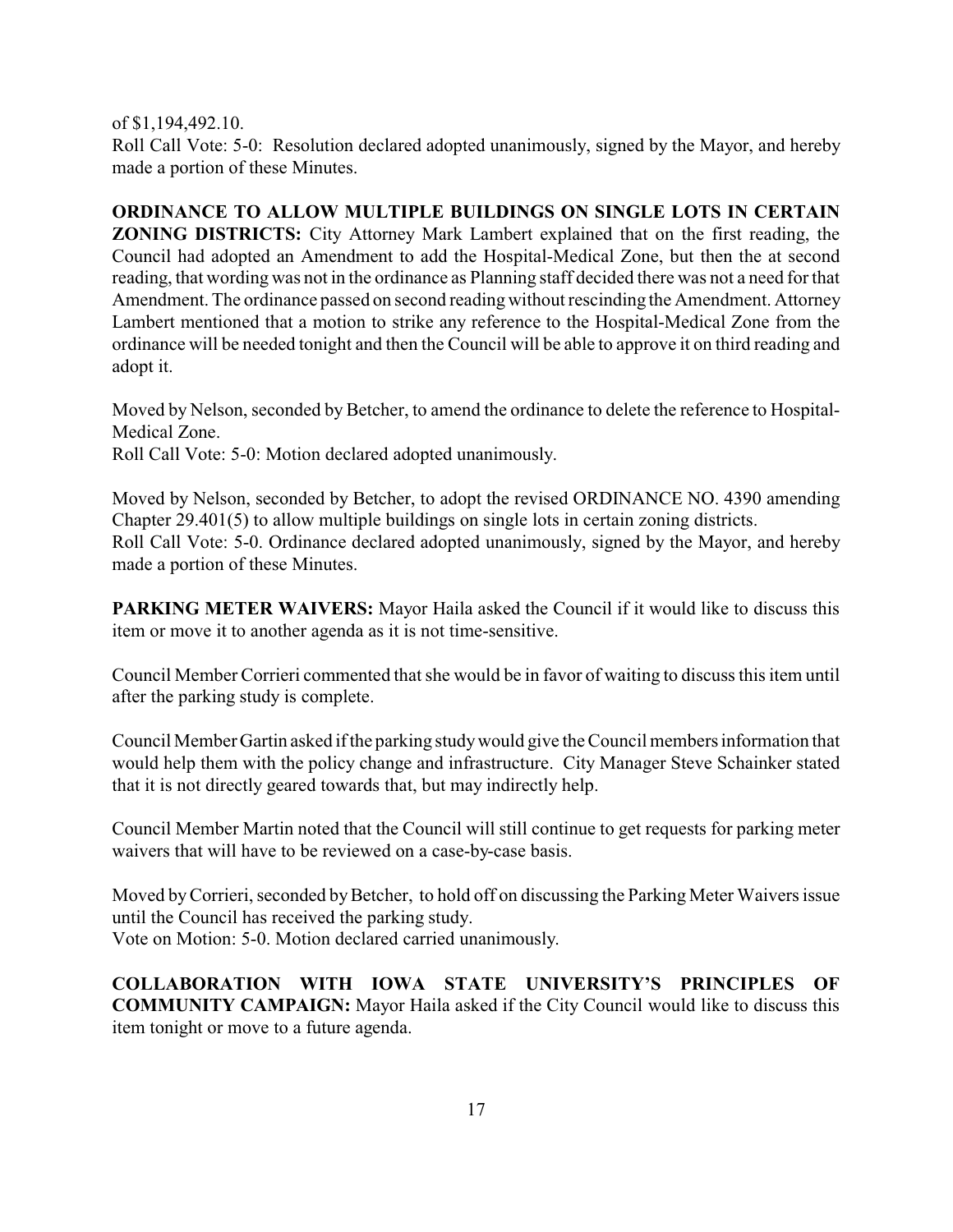Council Member Gartin wanted to know if this was a topic that Council Member Bronwyn Beatty-Hansen should be in attendance for. Mayor Haila stated it would be preferable to have a full Council when discussing this item as Council Member Betcher did email more information to Council for review.

Moved by Corrieri, seconded by Betcher, to hold off discussion of this item at a future meeting to be determined by staff.

Vote on Motion: 5-0. Motion declared carried unanimously.

**CLOSED SESSION:** Council Member Gartin asked City Attorney Mark Lambert if there was a legal reason to go into Closed Session. Mr. Lambert replied in the affirmative, citing *Code of Iowa* Section 21.5(1)(k) to discuss security-related plans or reports.

Moved by Gartin, seconded by Corrieri, to go into Closed Session under Section 21.5(1)(k), *Code of Iowa*, to discuss security-related plans or reports. Roll Call Vote: 5-0. Motion declared carried unanimously.

The Council went into Closed Session at 8:42 p.m. and returned to Regular Session at 9:06 p.m.

Moved by Gartin, seconded by Betcher, to adopt RESOLUTION NO. 19-433 approving the Story County Courthouse Security Plan.

Roll Call Vote: 5-0. Resolution declared adopted unanimously, signed by the Mayor, and hereby made a portion of these Minutes.

Moved by Gartin, seconded by Betcher, to direct the City Attorney to pursue other options as discussed during the Closed Session.

Vote on Motion: 5-0. Motion declared carried unanimously.

**DISPOSITION OF COMMUNICATIONS TO COUNCIL:** Moved by Nelson, seconded by Betcher, to place the letter from Dan Culhane requesting the City of Ames to be a sponsor for the second annual Symposium on Building Inclusive Organizations on a future agenda. Vote on Motion: 5-0. Motion declared carried unanimously.

Moved by Betcher, seconded byCorrieri, to get a memo from staff with more information to clarify what Rick Thompson is referring to in his email about storm water being pumped onto Mr. Flummerfelt's property.

Vote on Motion: 5-0. Motion declared carried unanimously.

Moved by Betcher, seconded by Nelson, to place the letter from Joel Hochstein, Chair of AHRC, on a future agenda for discussion.

Council Member Gartin stated this is a major intervention in the landlord/tenant relationship and he feels there is going to unintended consequences. Mayor Haila commented that this item will take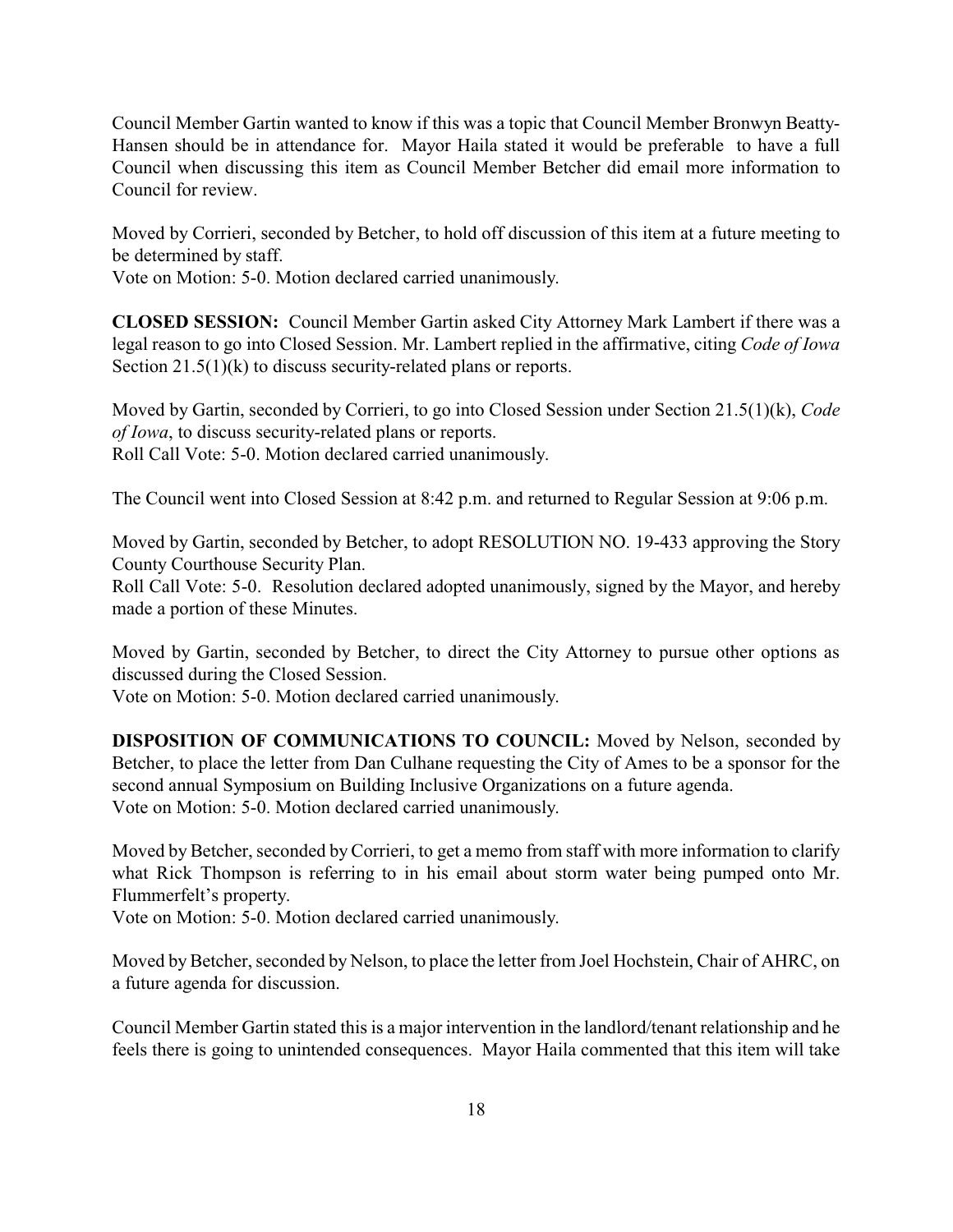up a lot of time and asked the Council if it wants staff to spend the time to work on it. Ms. Betcher stated that she is not setting a time and thinks staff can decide when this item can go on an Agenda.

Vote on Motion: 4-1. Voting aye: Betcher, Martin, Nelson, Corrieri. Voting nay: Gartin. Motion declared carried.

**COUNCIL COMMENTS:** City Council Member Betcher stated that Rummage Ramage made \$33,000 and kept a lot of recoverable resources out of the waste stream. There were 22 non-profits that benefitted from this event.

Council Member Martin mentioned that he is excited about the Greenhouse Gas Inventory and has learned from staff that the Request for Proposals (RFPs) are out right now with a contract to be awarded in September or October.

Council Member Martin commented that MetroNet showed everyone that it is an interesting offer in addition to the options in Ames. He was impressed with its willingness to engage the community to minimize disruption and offer transparency. However, he noted that he doesn't think the Council can conclude that MetroNet will fix all the internet problems in Ames.

Moved by Martin, seconded by Betcher, to add the discussion of a feasibility study to an agenda in the future.

Council Member Gartin stated that would like the study to look at a city utility, but also options to what it would take to close the gap.

Vote on Motion: 5-0. Motion declared carried unanimously.

Council Member Martin stated that the Council received a brief email from a resident of Ames, on July 30, 2019, that asked for options for safe place to meet for purchases off of Craigslist or other applications. Other Council member stated that this has been discussed in the past, Assistant City Manager Brian Phillips stated that people are encouraged to use the City of Ames Parking Lot M. It was recommended that Council Member Martin send an email reply.

Council Member Martin explained that he is happy that the 2018/19 Traffic Signal Program (US Hwy 30 Westbound Off-Ramp and South Dakota Avenue) is coming up, but has heard from several people that the traffic backs up onto US Hwy. 30, and with the high speed of traffic, this can be dangerous.

Moved by Martin, seconded by Gartin, to ask staff for a memo on ideas for short-term ways to address the problem of traffic congestion on the westbound off-ramp of Hwy. 30 towards Mortensen Road.

Vote on Motion: 5-0. Motion declared carried unanimously.